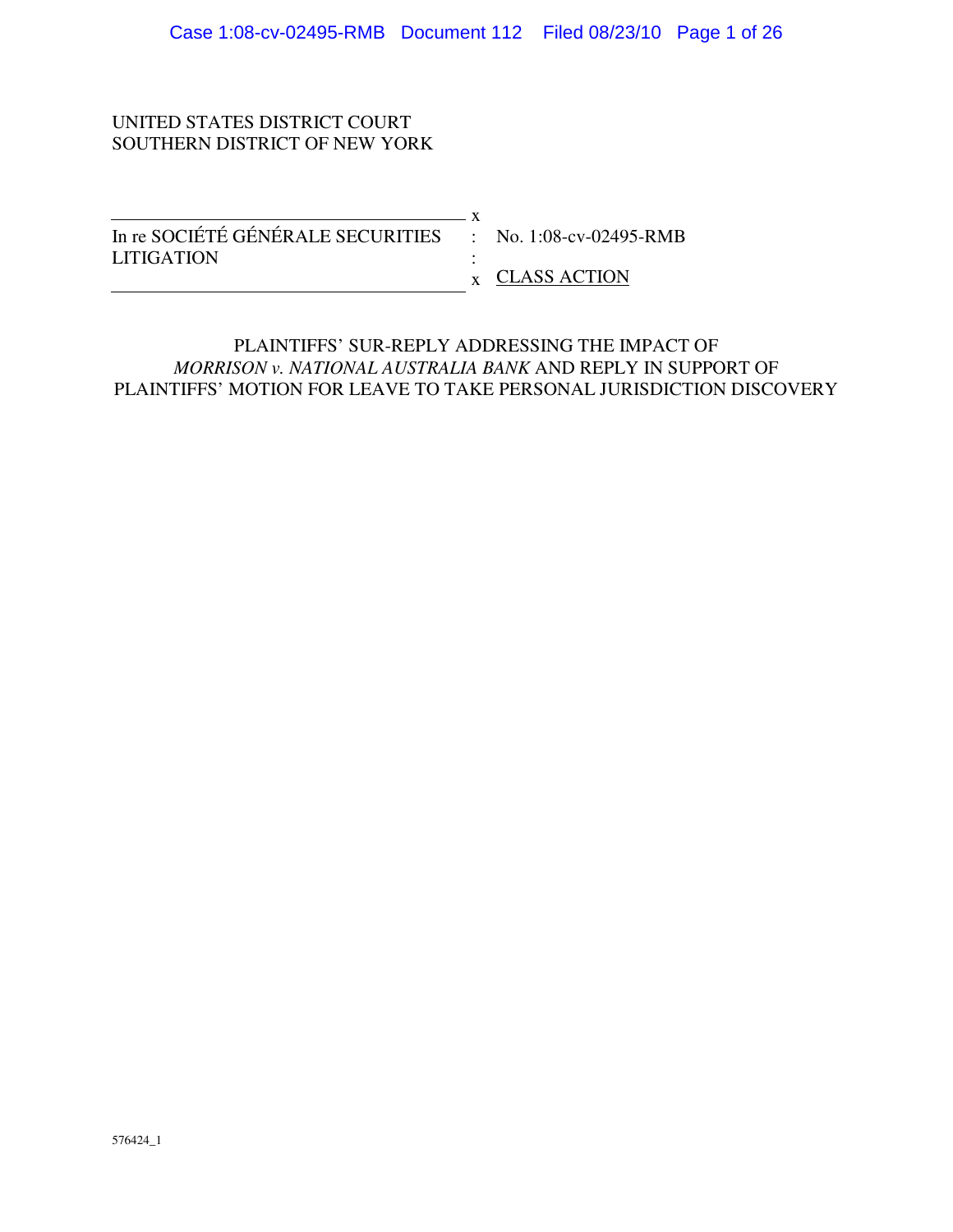# **TABLE OF CONTENTS**

## **Page**

| I.  |                                                                         |                                                                          |                                                                         |  |  |
|-----|-------------------------------------------------------------------------|--------------------------------------------------------------------------|-------------------------------------------------------------------------|--|--|
| II. | The <i>Morrison</i> Decision Does Not Preclude Claims Based on Domestic |                                                                          |                                                                         |  |  |
|     | A.                                                                      |                                                                          |                                                                         |  |  |
|     | <b>B.</b>                                                               | <i>Morrison</i> Permits the Claims of U.S. Purchasers of SocGen Ordinary |                                                                         |  |  |
|     |                                                                         | 1.                                                                       | U.S. Purchasers of SocGen Ordinary Shares Fall Within the               |  |  |
|     |                                                                         | 2.                                                                       | The Cornwell v. Credit Suisse Decision Conflicts with Morrison 10       |  |  |
|     | $\mathcal{C}$ .                                                         |                                                                          | Alternatively, U.S. Purchasers of SocGen Ordinary Shares Should Be      |  |  |
| Ш.  |                                                                         |                                                                          | Reply in Support of Motion to Partially Lift the PSLRA Discovery Stay14 |  |  |
| IV. |                                                                         |                                                                          |                                                                         |  |  |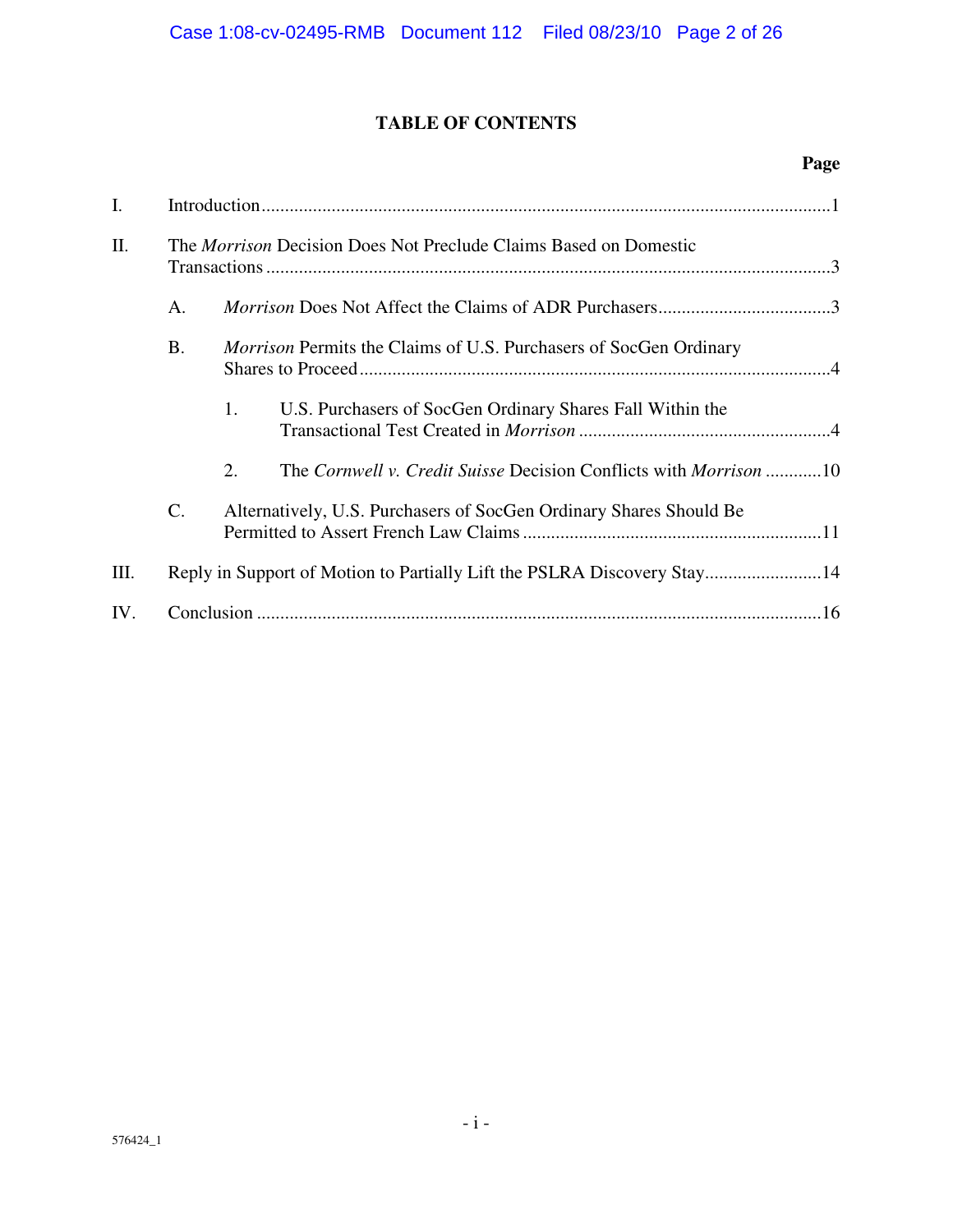# **TABLE OF AUTHORITIES**

## **Page**

# **CASES**

| Canadian Imperial Bank of Commerce v. Saxony Carpet Co.,<br>899 F. Supp. 1248 (S.D.N.Y. 1995), aff'd, 104 F.3d 352 (2d Cir. 1996)12 |
|-------------------------------------------------------------------------------------------------------------------------------------|
| Cornwell v. Credit Suisse Group,<br>No. 08 Civ. 3758 (VM), 2010 U.S. Dist. LEXIS 76543                                              |
| Cromer Fin. Ltd. v. Berger,                                                                                                         |
| Dura Pharms., Inc. v. Broudo,                                                                                                       |
| Gaudriot,<br>Cour de Cassation (Supreme Court), Mar. 9, 2010, Nos. 08-21547, 08-21793 13                                            |
| Gen. Ceramics v. Firemen's Fund Ins. Cos.,                                                                                          |
| Herman & MacLean v. Huddleston,                                                                                                     |
| In re Adelphia Commc'ns Corp. Sec. & Derivative Litig.,                                                                             |
| In re Alstom SA Sec. Litig.,                                                                                                        |
| In re Baan Co. Sec. Litig.,                                                                                                         |
| In re CIT Group Inc. Sec. Litig.,<br>No. 08 Civ. 6613 (BSJ), 2010 U.S. Dist. LEXIS 57467                                            |
| In re DaimlerChrysler AG Sec. Litig.,                                                                                               |
| In re Rhodia S.A. Sec. Litig.,                                                                                                      |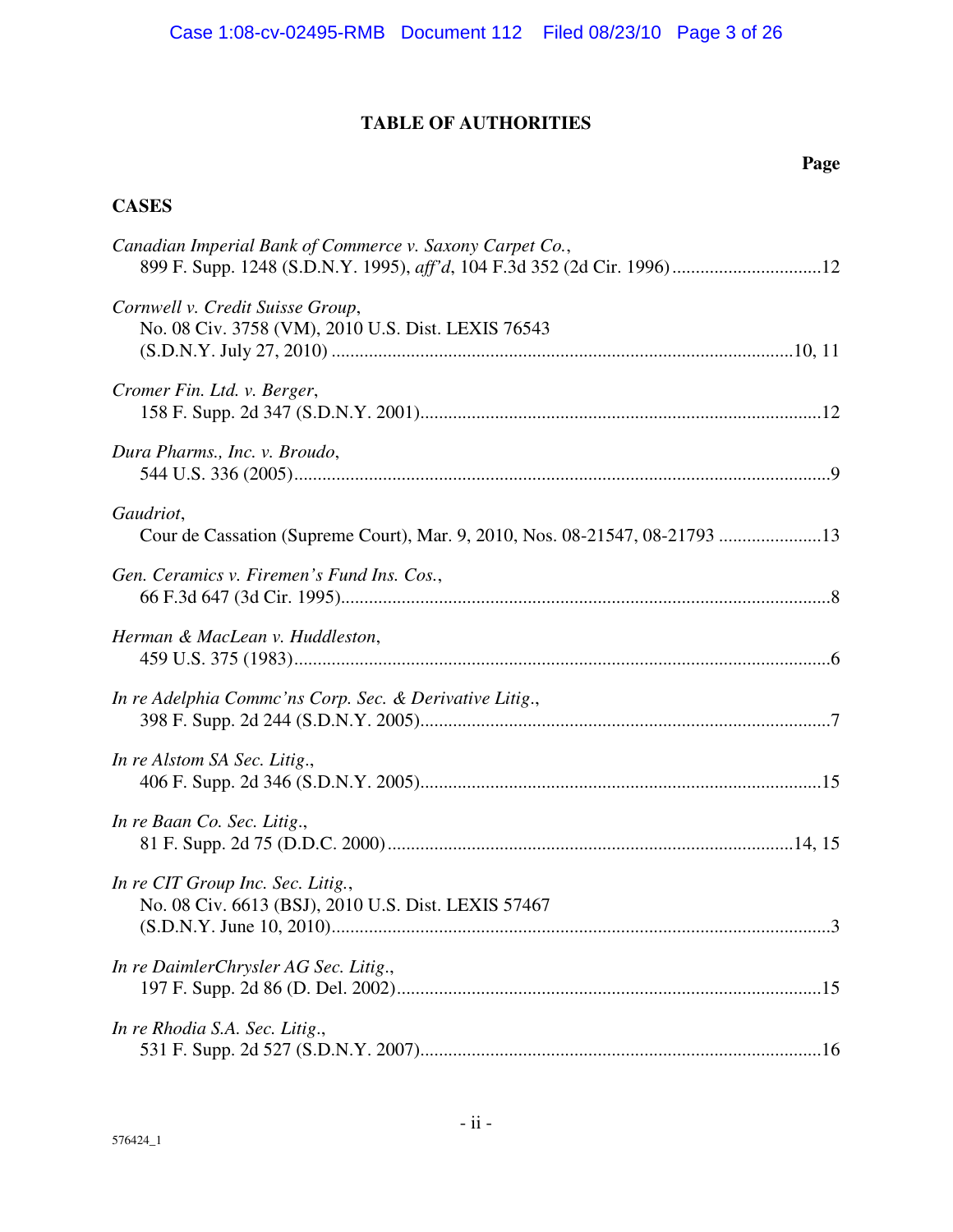# **Page**

| John Wiley & Sons, Inc. v. Treeakarabenjakul,<br>No. 09 Civ. 2108 (CM), 2009 U.S. Dist. LEXIS 52819                                  |
|--------------------------------------------------------------------------------------------------------------------------------------|
| Kamen v. Am. Tel. & Tel. Co.,                                                                                                        |
| Lee v. Kemna,                                                                                                                        |
| Morrison v. Nat'l Austl. Bank Ltd.,                                                                                                  |
| N. Am. Philips Corp. v. Am. Vending Sales,                                                                                           |
| Pension Comm. of the Univ. of Montreal Pension Plan v. Banc of Am. Sec., LLC,<br>No. 05 Civ. 9016 (SAS), 2006 U.S. Dist. LEXIS 11617 |
| Pritchard v. Norton,                                                                                                                 |
| Rationis Enters. Inc. of Panama v. Hyundai Mipo Dockyard Co.,                                                                        |
| Shaw v. Dreyfus,                                                                                                                     |
| Sosa v. Alvarez-Machain,                                                                                                             |
| Terra Sec. ASA Konkursbo v. Citigroup, Inc.,                                                                                         |
| United States v. Travers,                                                                                                            |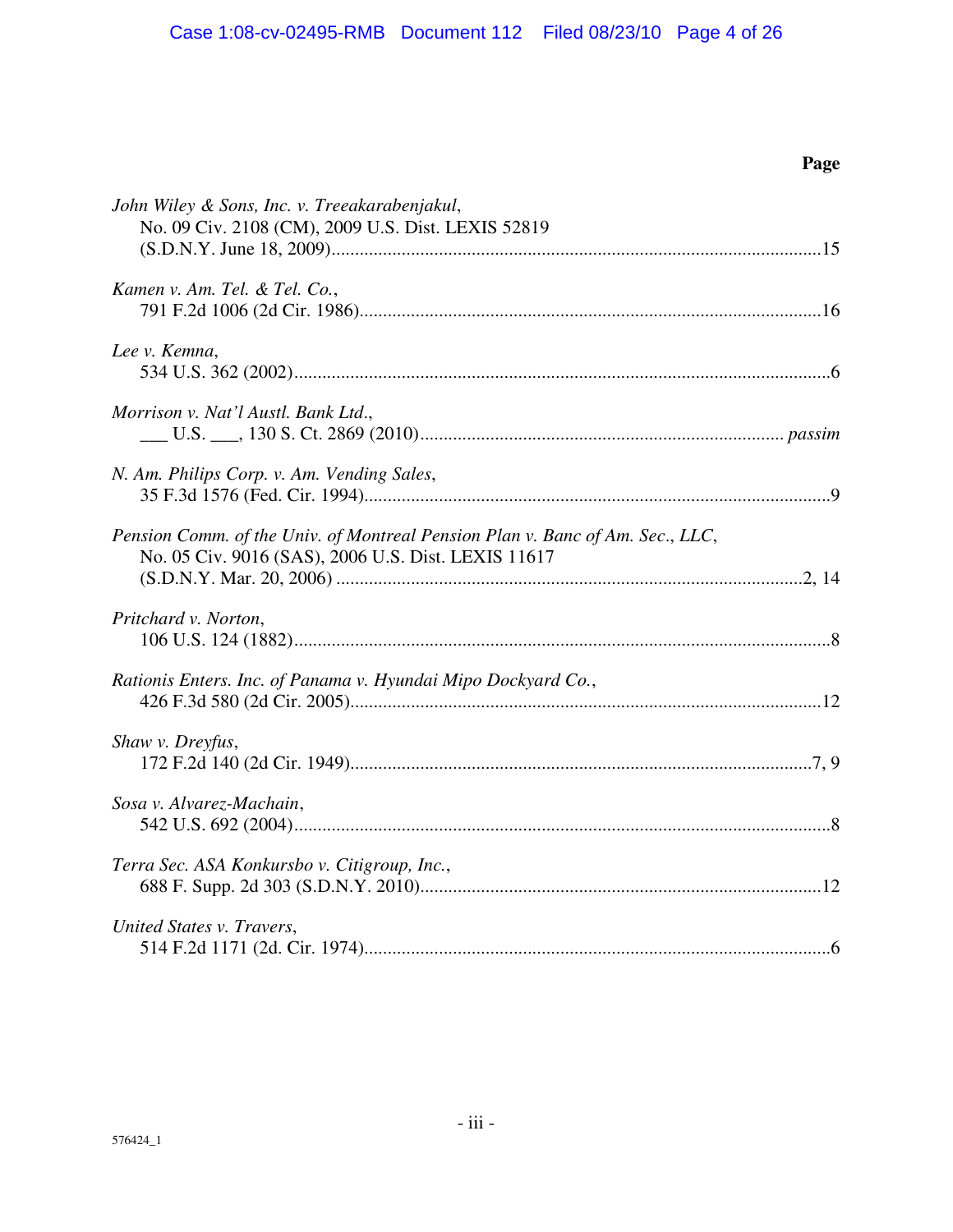# Page

# STATUTES, RULES AND REGULATIONS

| 15 U.S.C.                                                     |
|---------------------------------------------------------------|
|                                                               |
|                                                               |
|                                                               |
|                                                               |
|                                                               |
|                                                               |
|                                                               |
|                                                               |
| Federal Rules of Civil Procedure                              |
|                                                               |
|                                                               |
|                                                               |
|                                                               |
| French Civil Code                                             |
|                                                               |
|                                                               |
| French Commercial Code                                        |
|                                                               |
|                                                               |
|                                                               |
| French General Regulations of the Financial Markets Authority |
|                                                               |
|                                                               |
| French Monetary and Financial Code                            |
|                                                               |
| COB Regulation No. 98-07                                      |
|                                                               |
|                                                               |
|                                                               |
| <b>Autotrite des Marches Financiers</b>                       |
|                                                               |
|                                                               |
| <b>CECOMBI DV AUTHODITIEC</b>                                 |

# **SECONDARY AUTHORITIES**

|--|--|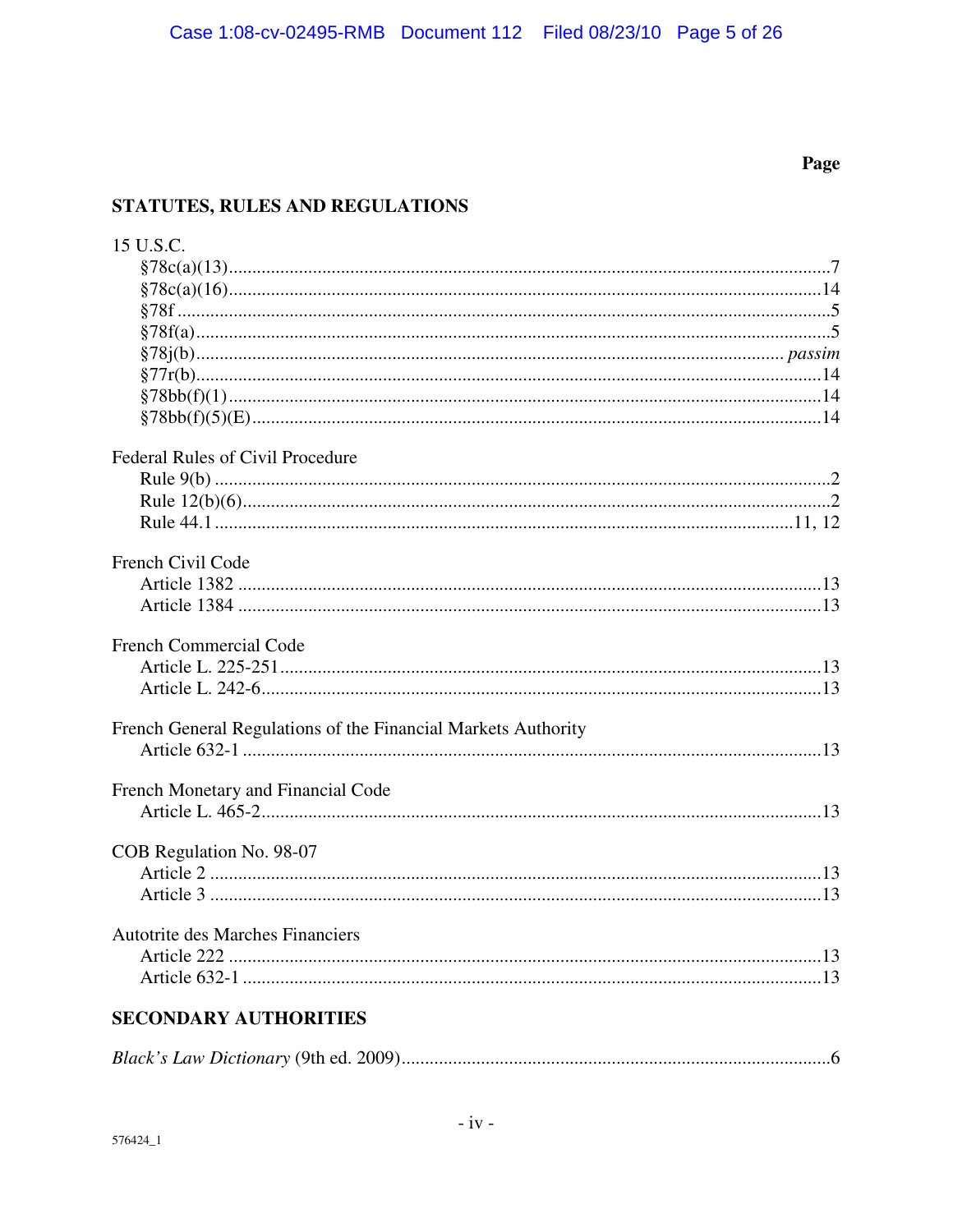# Page

| 9A Charles Alan Wright & Arthur R. Miller,<br>Federal Practice & Procedure (3d ed. 2008) |  |
|------------------------------------------------------------------------------------------|--|
| Restatement (First) of Conflict of Laws (1934)                                           |  |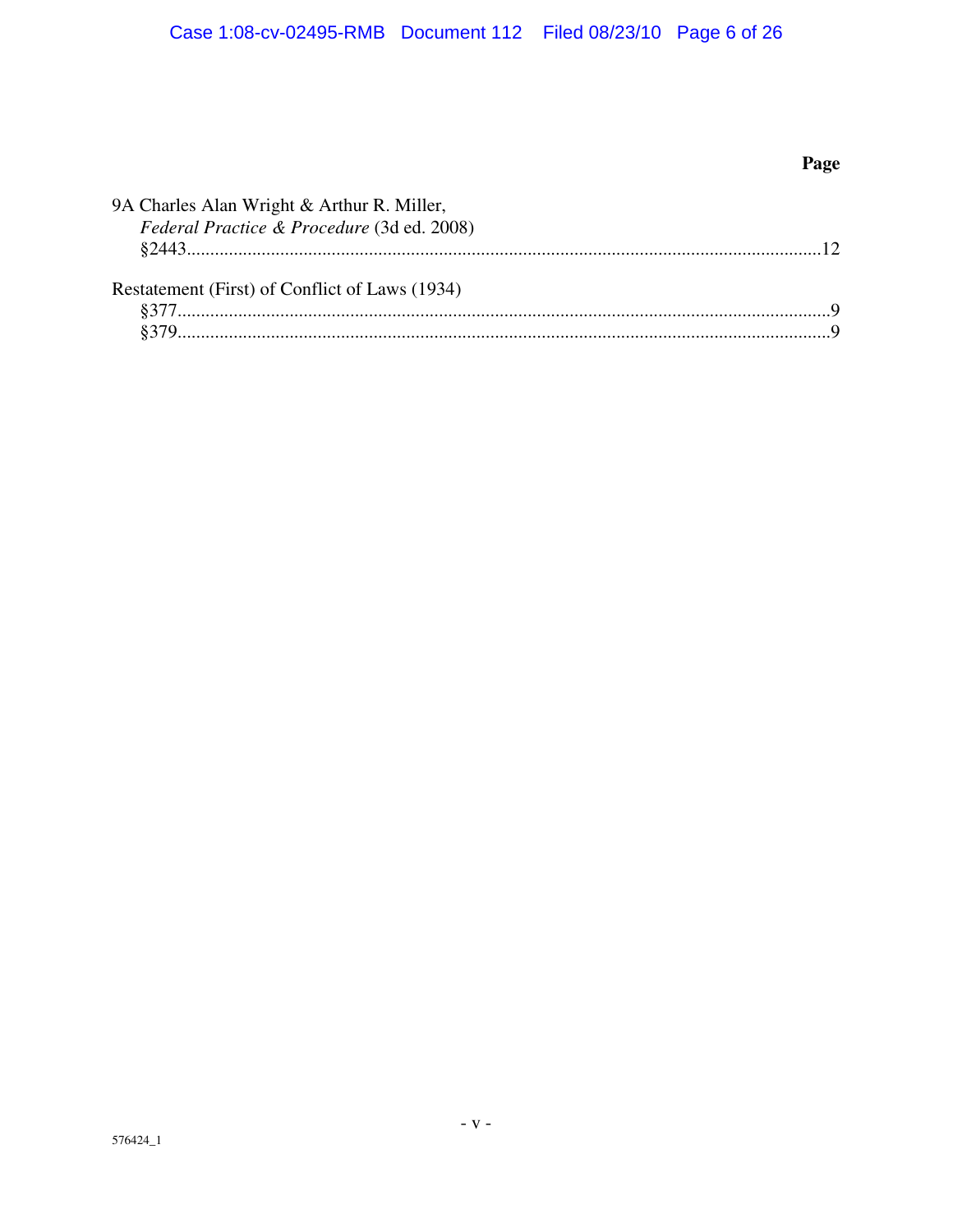## Case 1:08-cv-02495-RMB Document 112 Filed 08/23/10 Page 7 of 26

Plaintiffs submit this sur-reply to address the effect of the Supreme Court's recent ruling in *Morrison v. Nat'l Austl. Bank Ltd.*, \_\_\_ U.S. \_\_\_, 130 S. Ct. 2869 (2010), and reply in further support of plaintiffs' motion for leave to take personal jurisdiction discovery.

## **I. Introduction**

The Supreme Court's decision in *Morrison* does not affect the §10(b) claims of plaintiffs Vermont Pension Investment Committee ("Vermont") and Boilermaker-Blacksmith National Pension Fund ("Boilermaker") – two U.S. pension funds – arising from their *domestic purchases* of Société Générale ("SocGen") ordinary shares during the class period.<sup>1</sup> In *Morrison*, the Court framed the question presented as "whether § 10(b) of the Securities Exchange Act of 1934 provides a cause of action *to foreign plaintiffs* suing foreign and American defendants for misconduct in connection with securities traded on foreign exchanges." 130 S. Ct. at 2875.<sup>2</sup> In *Morrison* the Court emphasized that "*all aspects* of the *purchases* complained of . . . *occurred outside the United States.*" *Id.* at 2888. Under those facts, and based on a strict reading of the text of §10(b), the Court held that petitioners, "*all Australians*," who had purchased shares outside of the United States, were precluded from relying on §10(b). *Id*. at 2876, 2888.

Plaintiffs Vermont and Boilermaker, however, are U.S. pension funds that acquired SocGen ordinary shares in the United States, through domestic transactions. This distinction is critical, as

1

<sup>1</sup> Following the July 12, 2010 status conference, the remaining plaintiffs include Lead Plaintiff Vermont, Boilermaker and United Food and Commercial Workers Union Local 880 ("UFCW"). At issue here is the availability of claims under §10(b) of the Securities Exchange Act of 1934 ("Exchange Act") to Vermont and Boilermaker. Defendants do not claim that *Morrison* precludes UFCW from bringing §10(b) claims on behalf of ADR purchasers. *See* Reply Memorandum of Law in Further Support of Defendants' Motion to Dismiss the Consolidated Amended Class Action Complaint with Prejudice and Memorandum of Law in Opposition to Plaintiffs' Motion to Partially Lift the PSLRA Discovery Stay ("Defs.' Reply") at 1 n.2.

<sup>2</sup> Emphasis is added and citations are omitted throughout unless otherwise noted.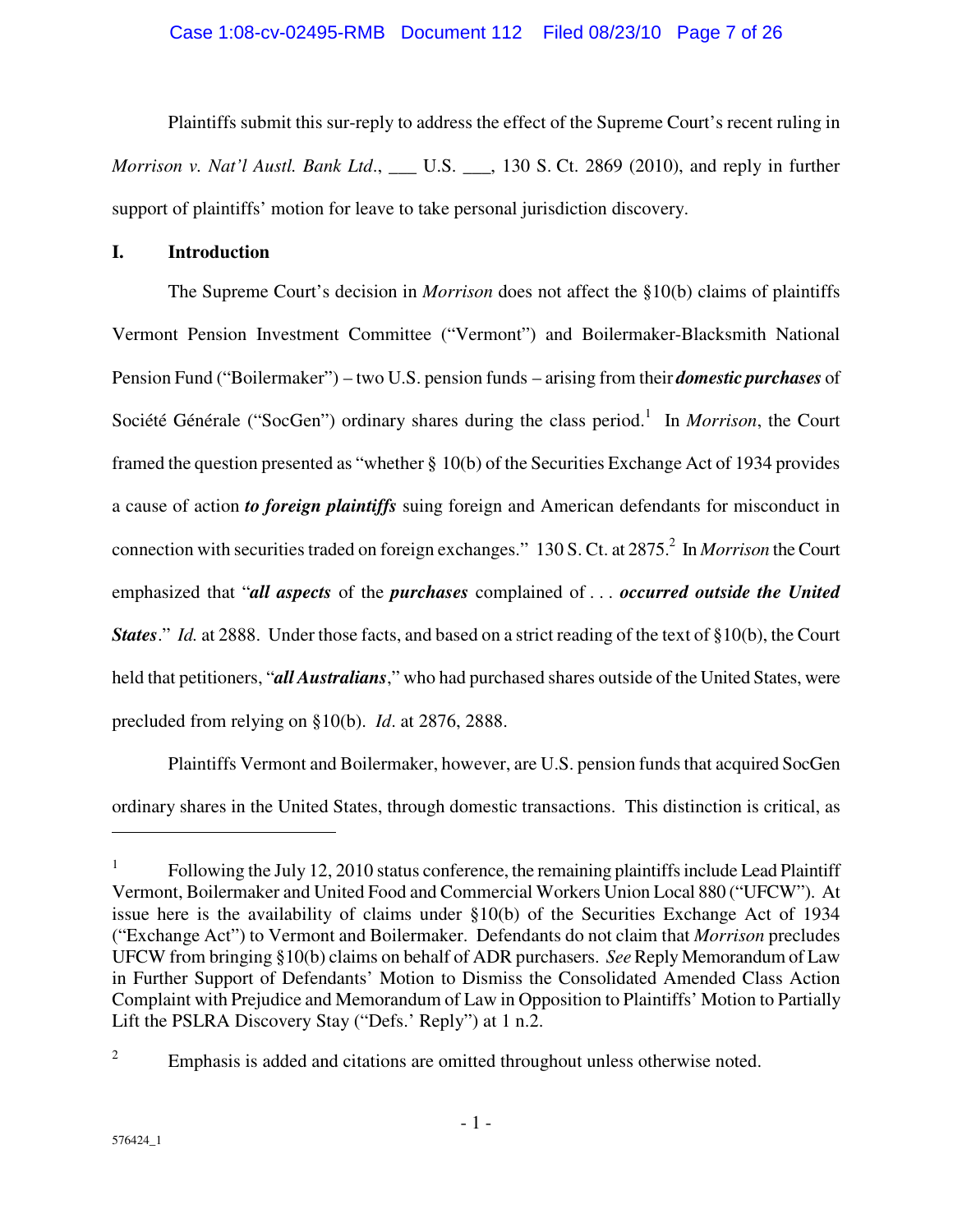#### Case 1:08-cv-02495-RMB Document 112 Filed 08/23/10 Page 8 of 26

*Morrison* clearly contemplates §10(b) claims advanced by U.S. purchasers of foreign-listed securities. Indeed, both the text of §10(b), and the "transactional test" of *Morrison*, confirm that the U.S. pension funds' domestic purchases of SocGen ordinary shares are covered by §10(b). The statute by its terms applies to deception "in connection with the purchase or sale of any security registered on a national securities exchange *or any security not so registered*." 15 U.S.C. §78j(b). *Morrison*'s transactional test, grounded in §10(b)'s text, provides that the statute applies both to "transactions in securities listed on domestic exchanges, *and domestic transactions in other securities*." 130 S. Ct. at 2884.

Vermont's and Boilermaker's purchases in SocGen ordinary shares constitute such "domestic transactions," for these plaintiffs both are pension funds located in the United States that placed their buy orders through investment managers located in the United States, for deposit in domestic pension-fund accounts.

As for plaintiffs' motion for leave to take discovery related to personal jurisdiction, the Private Securities Litigation Reform Act of 1995 ("PSLRA") is no bar to such discovery. *Pension Comm. of the Univ. of Montreal Pension Plan v. Banc of Am. Sec*., *LLC*, No. 05 Civ. 9016 (SAS), 2006 U.S. Dist. LEXIS 11617, at \*27 (S.D.N.Y. Mar. 20, 2006). Nor does the limited discovery which plaintiffs seek overreach as defendants suggest. Each of the proposed discovery requests is narrowly tailored and reasonable. Accordingly, because the Complaint makes a *prima facie* showing of jurisdiction ( $\left(\frac{m}{50}, 57, 87-92, 405, 412\right)^3$ , the discovery plaintiffs seek is warranted.

Finally, with respect to defendants' motion to dismiss under Rules 12(b)(6) and 9(b) of the Federal Rules of Civil Procedure, plaintiffs certainly believe that the Complaint is sufficiently

1

<sup>3</sup> Paragraph references (" $\mathbb{I}$ " or " $\mathbb{I}$ ") are to the Second Amended and Consolidated Complaint for Violation of the Federal Securities Laws ("Complaint"), filed January 8, 2010.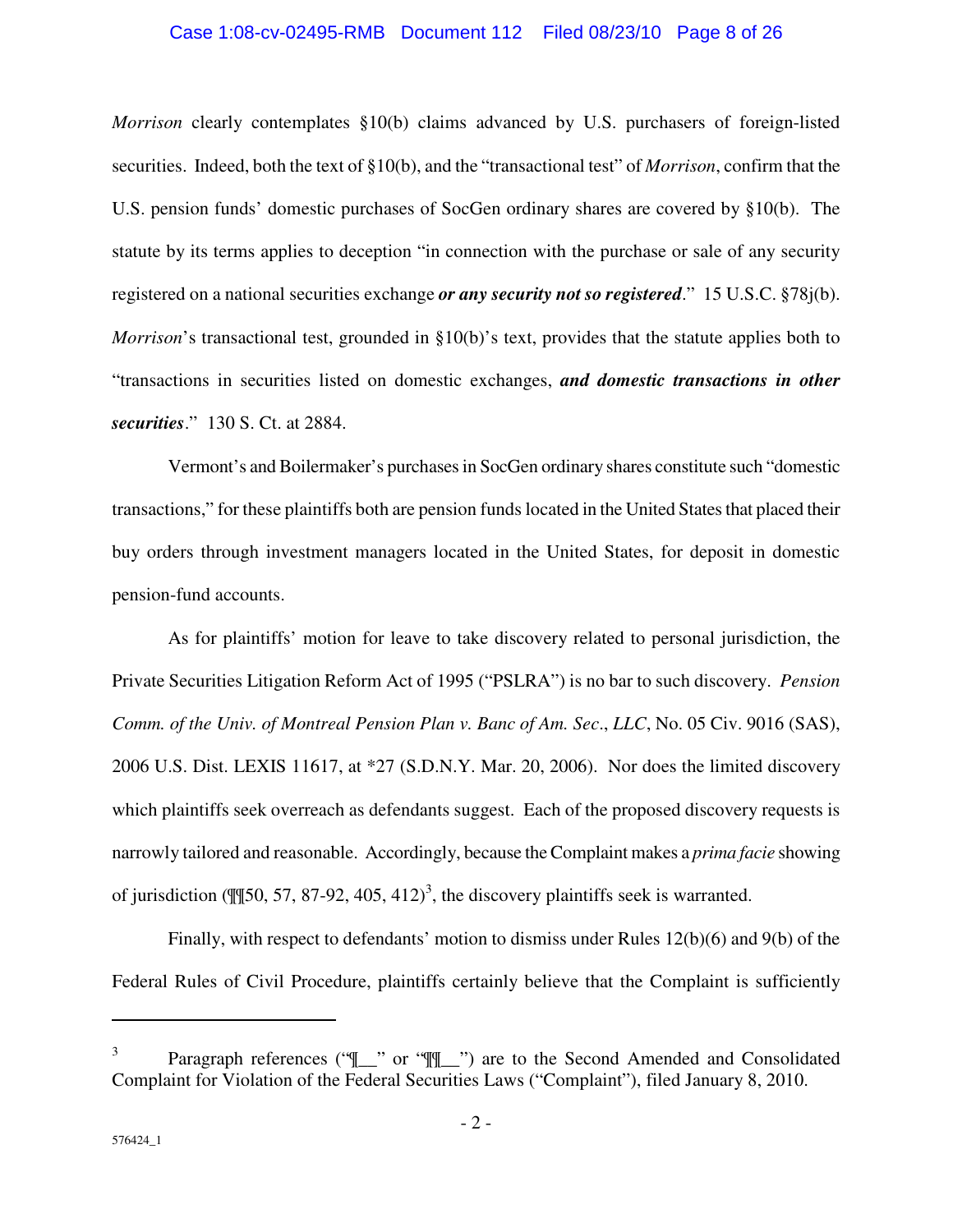## Case 1:08-cv-02495-RMB Document 112 Filed 08/23/10 Page 9 of 26

detailed. Yet, if the Court finds any aspect of the Complaint infirm, plaintiffs respectfully request leave to amend to allege *new facts* that have come to light since the filing of the Complaint, as a result of the criminal trial of Jerome Kerviel which took place between June 8, 2010 and June 25, 2010, well after the filing of the Complaint on January 8, 2010. Plaintiffs attach hereto as Appendix A the facts they would rely on to amend the Complaint, if an amendment becomes necessary. 4

## **II. The** *Morrison* **Decision Does Not Preclude Claims Based on Domestic Transactions**

## **A.** *Morrison* **Does Not Affect the Claims of ADR Purchasers**

Defendants concede that *Morrison* does not affect the claims of purchasers of SocGen American Depository Receipts ("ADRs"). *See* Defs.' Reply at 1 n.2 ("Defendants are not moving to dismiss claims by U.S. purchasers of [SocGen]'s sponsored over-the-counter American Depository Receipts . . . ."). Nor does there appear any argument to advance the contention that *Morrison* precludes application of §10(b) to claims by UFCW and other purchasers of SocGen ADRs, which trade in the United States on the over-the-counter market in New York under the symbol SCGLY. *See ¶¶*39, 41.

<u>.</u>

<sup>4</sup> In addition, plaintiffs wish to bring to the Court's attention the recent ruling in *In re CIT Group Inc. Sec. Litig.*, No. 08 Civ. 6613 (BSJ), 2010 U.S. Dist. LEXIS 57467, at \*8 (S.D.N.Y. June 10, 2010), in which the court held that defendants' statements that a company's lending standards were "'disciplined'" and "'conservative'" are actionable. *Id*. ("even as CIT was allegedly lowering lending standards, Defendants made written and oral statements indicating that CIT had 'disciplined lending standards' and was 'much more conservative' than other lenders").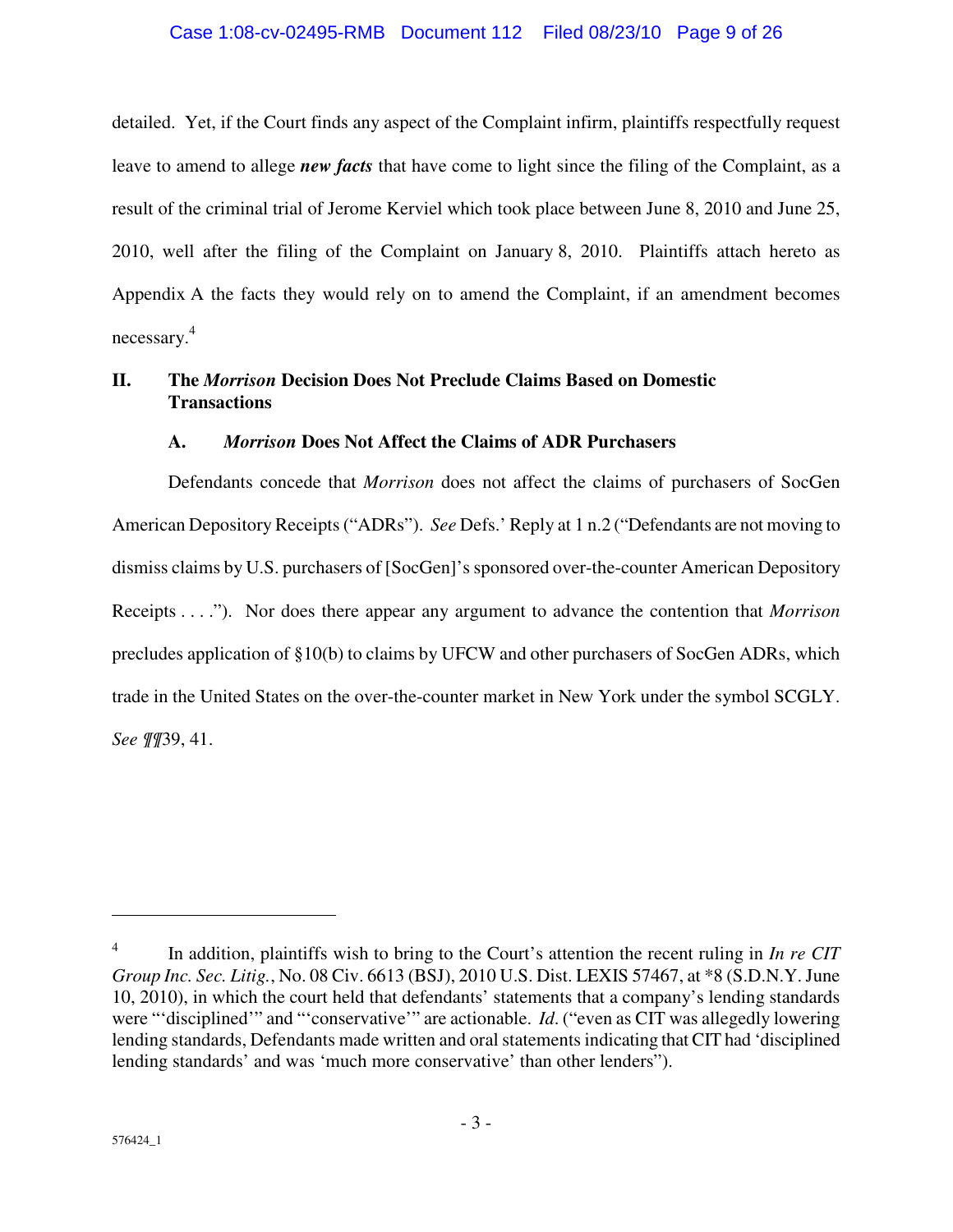## **B.** *Morrison* **Permits the Claims of U.S. Purchasers of SocGen Ordinary Shares to Proceed**

## **1. U.S. Purchasers of SocGen Ordinary Shares Fall Within the Transactional Test Created in** *Morrison*

*Morrison*'s opening paragraph frames the question to be decided as "whether § 10(b) of the Securities Exchange Act of 1934 provides a cause of action *to foreign plaintiffs* suing foreign and American defendants for misconduct in connection with securities traded on foreign exchanges." *Morrison*, 130 S. Ct. at 2875. The Court emphasizes that, "*[a]s relevant here, petitioners*," are "*all Australians*," and that "*all aspects* of the purchases complained of . . . *occurred outside the United States.*" *Id.* at 2876, 2888. The Court held that §10(b) did not apply to foreign petitioners' claims when grounded in their foreign purchases, suggesting the result would be different had the securities been purchased in the United States:

Section 10(b) reaches the use of a manipulative or deceptive device or contrivance only in connection with the purchase or sale of a security listed on an American stock exchange, *and the purchase or sale of any other security in the United States*. This case involves no securities listed on a domestic exchange, *and all aspects of the purchases complained of by those petitioners who still have live claims occurred outside the United States*. Petitioners have therefore failed to state a claim on which relief can be granted.

*Morrison*, 130 S. Ct. at 2888.

Here, plaintiffs Vermont and Boilermaker both are U.S. pension funds that made their purchases of SocGen shares in the United States through U.S. investment managers. The Complaint specifies that Lead Plaintiff Vermont "is a State of Vermont Government entity that holds the combined investment assets of the State Teachers' Retirement System of Vermont, the Vermont State Employees' Retirement System and the Vermont Municipal Employees' Retirement System." ¶36. It did not leave the United States in order to purchase SocGen stock, but rather acquired the security by means of domestic contractual transactions. Boilermaker's American nationality may be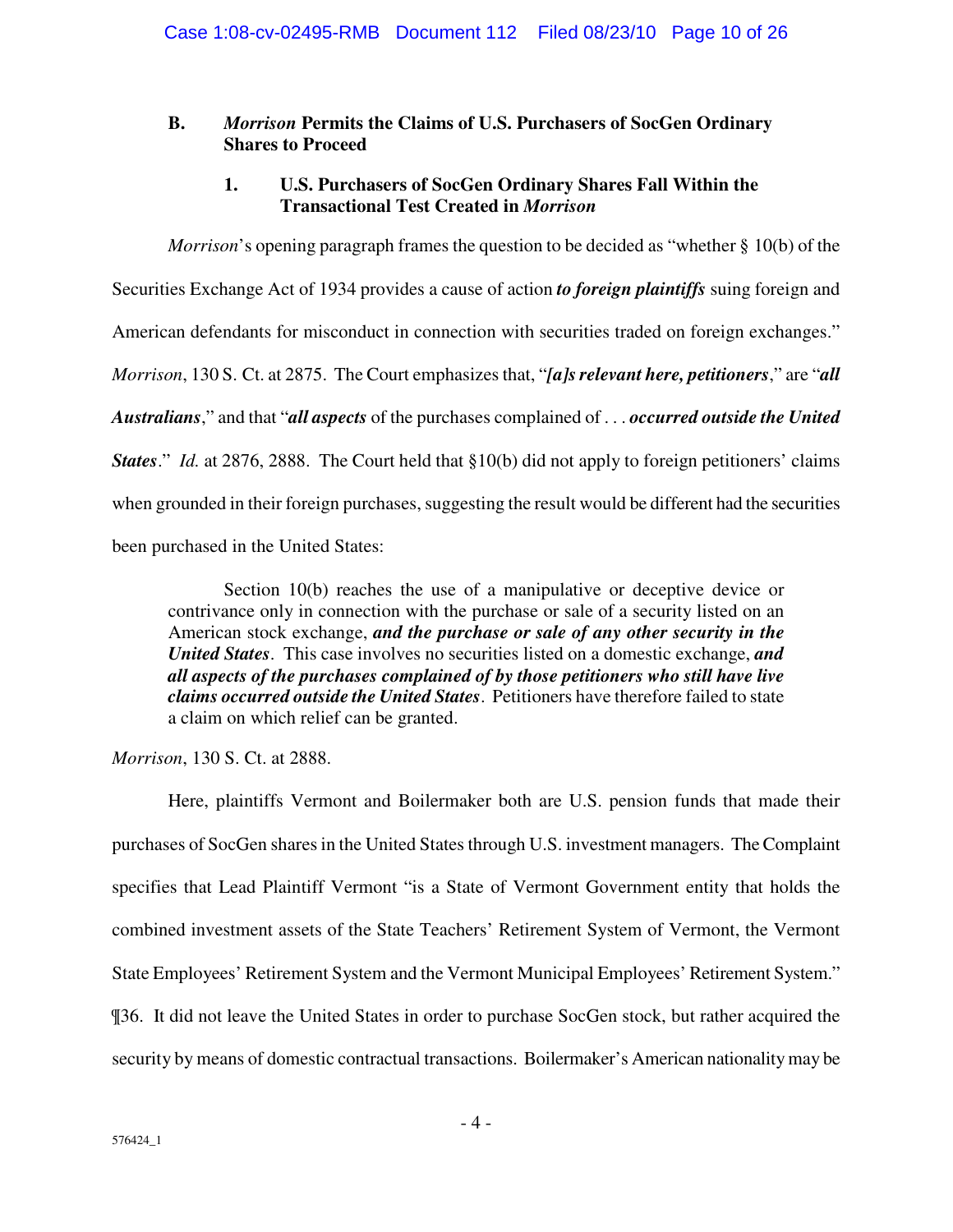### Case 1:08-cv-02495-RMB Document 112 Filed 08/23/10 Page 11 of 26

inferred from the fact that the Complaint identifies but a single "Foreign Plaintiff," the Avon Pension Fund (*see* ¶37), which has since dropped from the suit. Headquartered in Kansas, Boilermaker did not leave the United States to purchase SocGen stock, acquiring the security instead by means of domestic contractual transactions, through U.S. investment managers.<sup>5</sup>

Based on plain statutory text, as interpreted in *Morrison*, §10(b) applies to the domestic transactions entered by Vermont and Boilermaker to acquire SocGen ordinary shares. Section §10(b)'s text covers deception "in connection with the purchase or sale of any security registered on a national securities exchange *or any security not so registered*," 15 U.S.C. §78j(b), if the purchase takes place in the United States. Indeed, *Morrison* holds that it is "only transactions in securities on domestic exchanges, *and domestic transactions in other securities, to which § 10(b) applies*." 130 S. Ct. at 2884. "Those purchase-and-sale transactions are the objects of the statute's solicitude," and it is "parties or prospective parties to those transactions that the statute seeks to 'protec[t].'" *Id.*

SocGen ordinary shares are not listed in a "national securities exchange" within the Exchange Act's meaning.<sup>6</sup> Yet *Morrison* emphasizes that with respect to "securities **not** registered

 $\overline{a}$ 

<sup>5</sup> Plaintiffs are prepared, if necessary, to amend the Complaint to add specific facts about these plaintiffs' domestic transactions.

<sup>6</sup> Section 6(a) of the Exchange Act (15 U.S.C. §78f(a)) provides for registration of a "national securities exchange," of which there currently are a total of 14: NYSE Amex LLC (formerly the American Stock Exchange); BATS Exchange, Inc.; NASDAQ OMX BX, Inc. (formerly the Boston Stock Exchange); C2 Options Exchange, Incorporated; Chicago Board Options Exchange, Incorporated; Chicago Stock Exchange, Inc.; EDGA Exchange, Inc; EDGZ Exchange, Inc.; International Securities Exchange, LLC; The Nasdaq Stock Market LLC; National Stock Exchange, Inc,; New York Stock Exchange LLC; NYSE Arca, Inc.; NASDAQ OMX PHLX, Inc. (formerly Philadelphia Stock Exchange). *See* http://www.sec.gov/divisions/marketreg/mrexchanges.shtml. Thus, SocGen's listing on the Euronext Paris stock exchange does not qualify as a listing on a "national stock exchange" within the meaning of Exchange Act §§6 and 10(b), 15 U.S.C. §§78f and 78j(b). *See* 15 U.S.C. §78f(a); http://www.sec.gov/divisions/marketreg/mrexchanges.shtml (listing the 14 recognized "national securities exchange[s]"). *Morrison* does not suggest that the phrase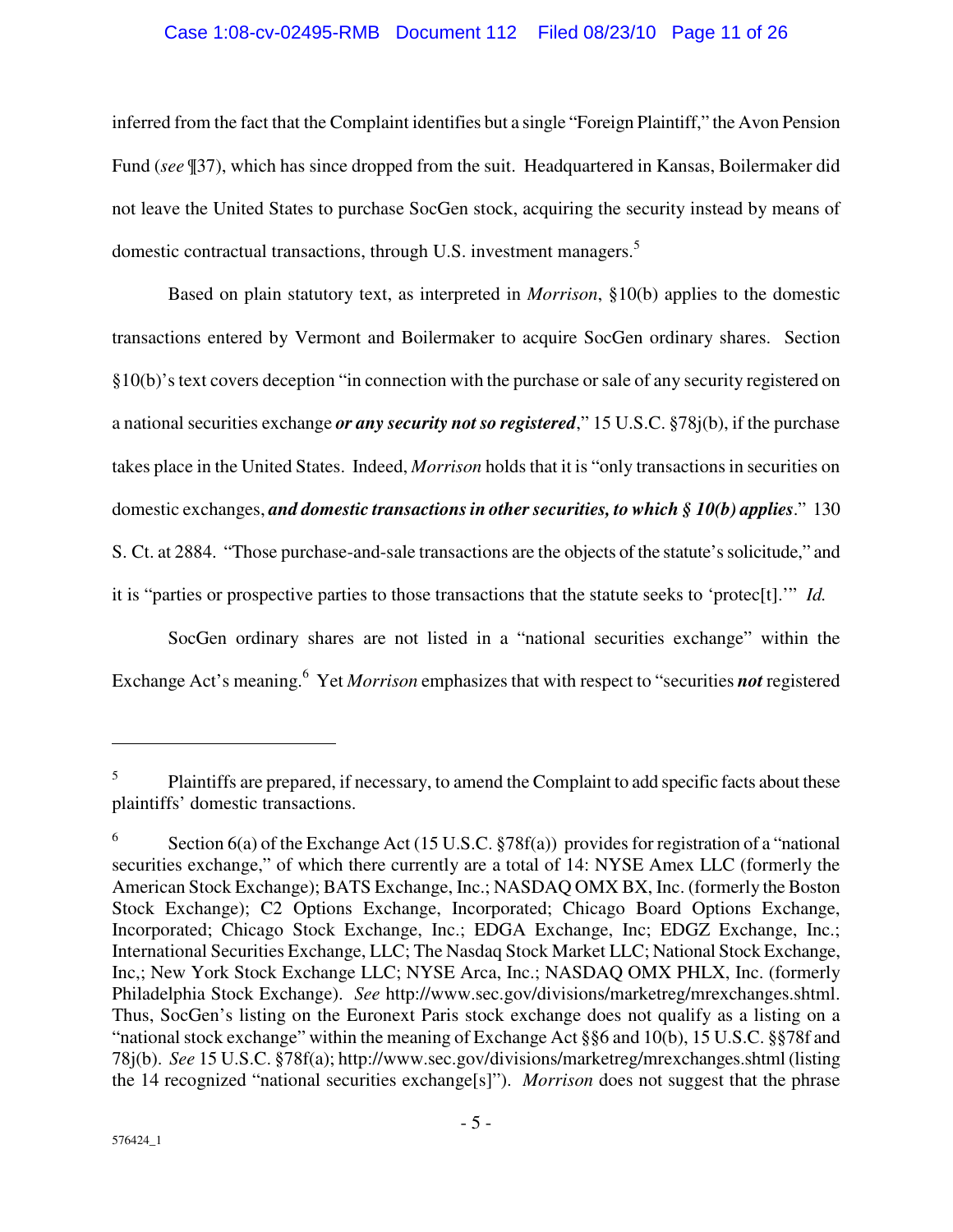#### Case 1:08-cv-02495-RMB Document 112 Filed 08/23/10 Page 12 of 26

on domestic exchanges," such as SocGen ordinary shares, "the exclusive focus [is] on *domestic* purchases." 130 S. Ct. at 2885 (emphasis in original). Section 10(b) applies if this case involves any "domestic purchases" of SocGen ordinary shares. It clearly does.

*Morrison*'s concept of "domestic transactions" or "domestic purchases" encompasses transactions in which United States investors purchase foreign securities in the United States, *even if the securities happen to be listed on a foreign exchange*. That is why the Court deemed it critical in *Morrison*, which involved a security listed on foreign exchanges, that "*all aspects of the purchases* complained of by those petitioners who still have live claims *occurred outside the United States.*" *Id.* at 2888. *Morrison* thus clearly contemplates and authorizes the prosecution of §10(b) claims, such as those advanced by Vermont and Boilermaker, as U.S. investors whose domestic purchases satisfy its "'transactional test.'"<sup>7</sup>

The purchase of SocGen ordinary shares by Vermont and by Boilermaker occurred in the United States. *Black's Law Dictionary* defines a "purchase" as "[t]he act or an instance of buying" (*Black's Law Dictionary* 1354 (9th ed. 2009)) and the Exchange Act itself specifies that "[t]he terms

 $\overline{a}$ 

<sup>&</sup>quot;other security" applies only to a domestic security. Had the Court wanted to limit the second clause of the transactional test to U.S. purchases and sales of U.S. securities, the Court was free to use the phrase in "other [domestic] securities." Instead, the Court's opinion repeatedly refers to "other securities" while specifically referring to "domestic transactions" and interchangeably, "purchase or sale . . . made in the United States." *Morrison*, 130 S. Ct. at 2884, 2886; *see also Herman & MacLean v. Huddleston*, 459 U.S. 375, 386 (1983) ("§ 10(b) makes it unlawful to use '*any* manipulative or deceptive device or contrivance' in connection with the purchase or sale of *any* security") (emphasis in original and added).

<sup>7</sup> *See Morrison*, 130 S. Ct. at 2888. Justice Stevens' separate concurring opinion, to be sure, characterizes the majority's holding as potentially barring claims of "American investor[s]." *Id.* at 2895. But Justice Stevens concurred only in the result and not in the majority's analysis, from which he was actually dissenting. "'Cassandra-like predictions in dissent are not a sure guide to the breadth of the majority's ruling.'" *Lee v. Kemna*, 534 U.S. 362, 387 (2002) (quoting *United States v. Travers*, 514 F.2d 1171, 1174 (2d. Cir. 1974)).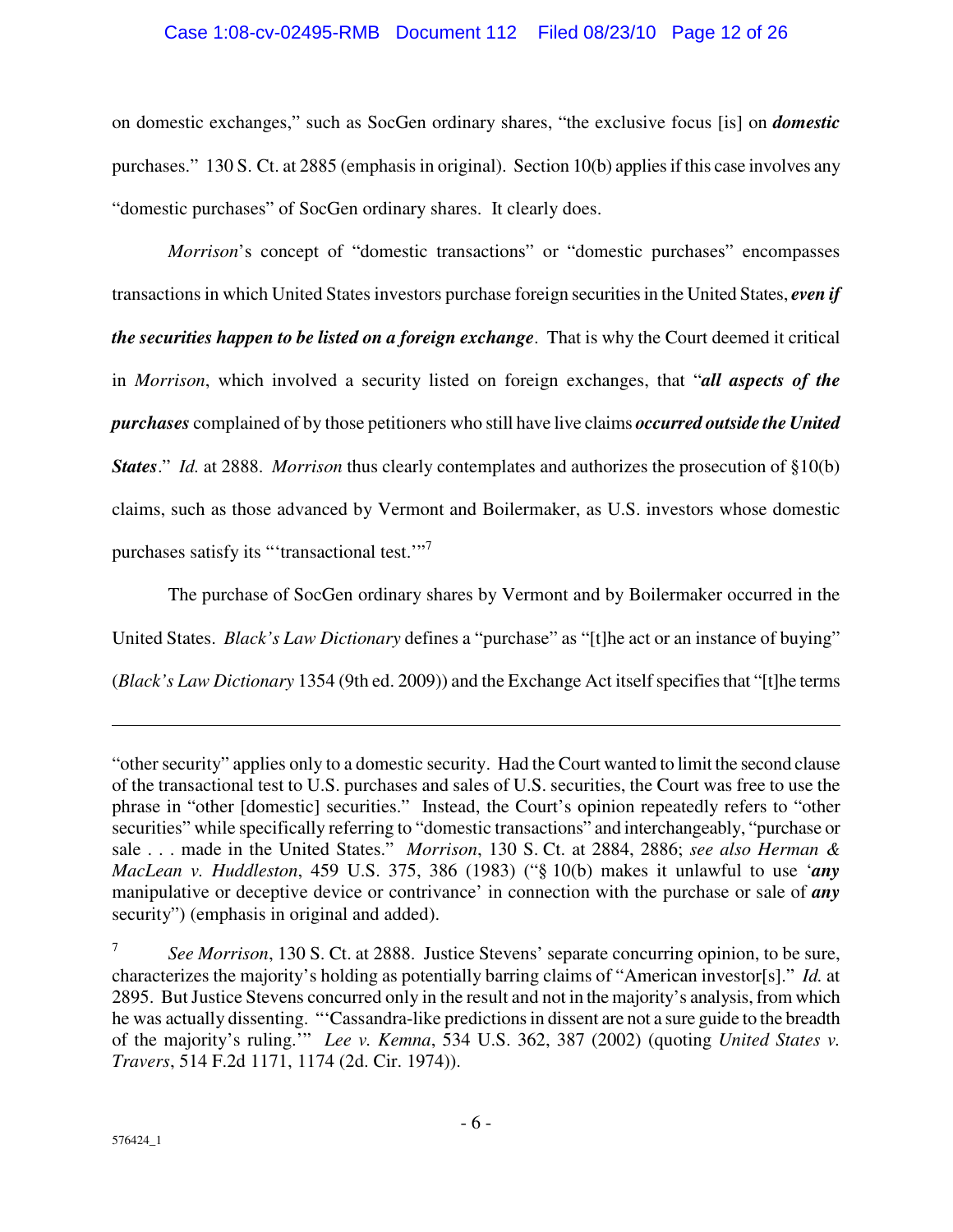#### Case 1:08-cv-02495-RMB Document 112 Filed 08/23/10 Page 13 of 26

'buy' and 'purchase' each include any contract to buy, purchase, or otherwise acquire" a security. 15 U.S.C. §78c(a)(13). The Second Circuit applying the statutory definition and popular understanding has stated that "[the] generally understood meaning of 'purchase' is to *acquire something by one's own act or agreement for a price*." *Shaw v. Dreyfus*, 172 F.2d 140, 142 (2d Cir. 1949). Vermont and Boilermaker each did this *in the United States*.

A buyer such as Vermont or Boilermaker purchases a security when (and where) it voluntarily enters a contract to acquire the security.<sup>8</sup> The act of placing a buy order fits within the statutory definition of "purchase," and the place where it was initiated is the location of the purchase. Thus, when §10(b) imposes liability for employing a manipulative or deceptive device or contrivance "in connection with the purchase or sale of any security registered on a national securities exchange or any security not so registered" (15 U.S.C. §78j(b)), and the plaintiff's claim is grounded upon its *purchase* of the security *in the United States*, the transaction is a "domestic" one under *Morrison*.

Neither Vermont nor Boilermaker traveled to France to acquire SocGen stock. Each entered contracts in the United States to acquire SocGen ordinary shares. Each acquired SocGen stock by means of domestic contractual transactions falling within the Exchange Act definition of "purchase," satisfying the second clause of *Morrison*'s transactional test.

The mere listing of a security on one (or more) foreign exchanges cannot mean that such U.S. purchases took place outside the United States. That SocGen stock may trade on one or more foreign exchanges does not change the domestic character of the U.S. plaintiffs' contracts to

1

<sup>8</sup> *See In re Adelphia Commc'ns Corp. Sec. & Derivative Litig*., 398 F. Supp. 2d 244, 260 (S.D.N.Y. 2005) (citing *Shaw* for the proposition that *a purchase occurs when the buyer takes an action that involves decision-making*).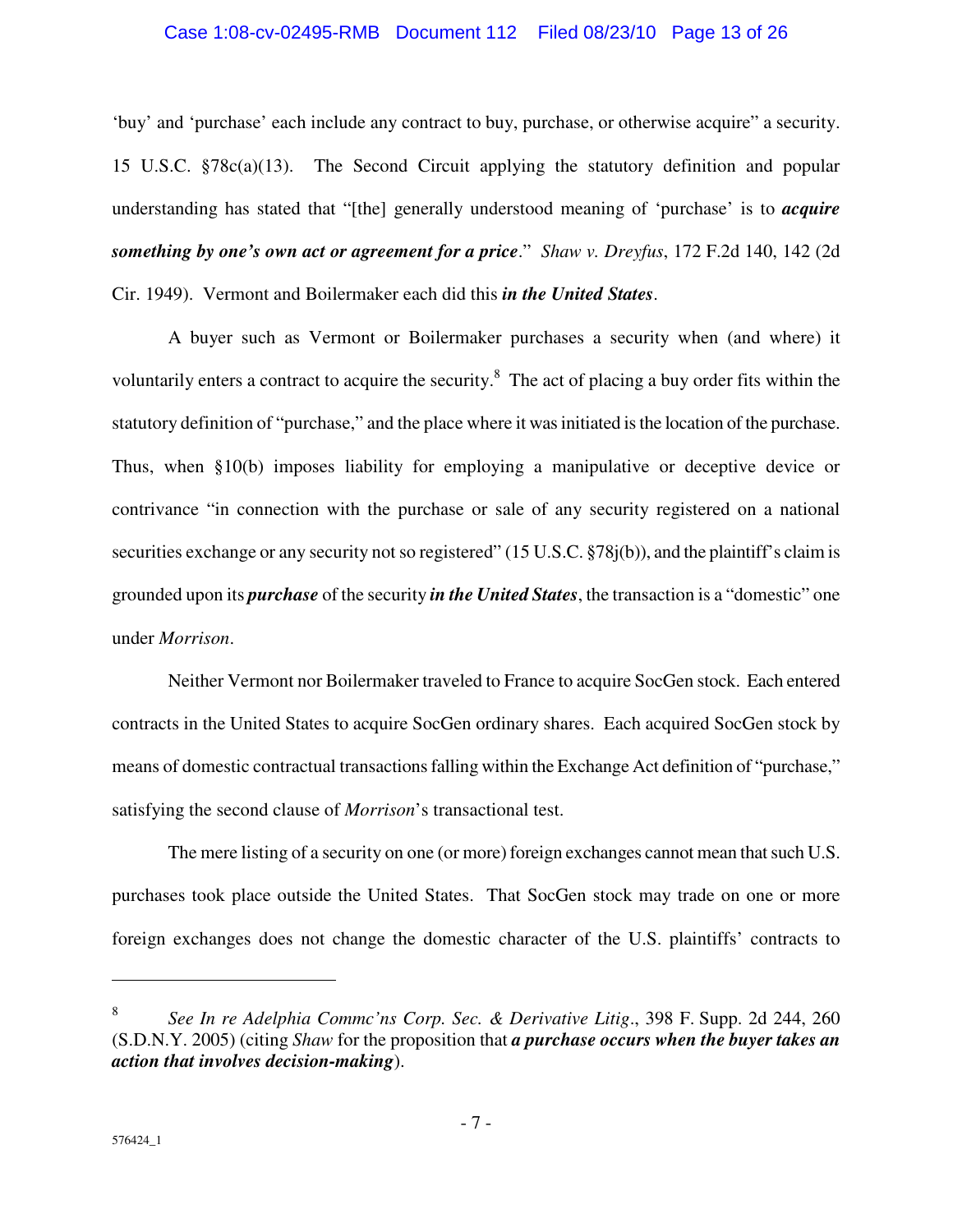## Case 1:08-cv-02495-RMB Document 112 Filed 08/23/10 Page 14 of 26

purchase SocGen stock. Under *Morrison*, a foreign listing cannot preempt application of United States law to domestic purchases of a security.

That Vermont and Boilermaker's purchases were indeed domestic transactions is further supported by common-law *lex loci* principles, with which Congress was presumably familiar when it enacted §10(b). *Morrison*'s statement that the focus of the Exchange Act is not upon the "place where the deception originated, *but upon purchases and sales of securities in the United States*," reflects a *lex loci* approach focusing on the fact that an investor contracted to purchase in the United States, and ultimately suffered an investment injury here.<sup>9</sup> It may be entirely appropriate, then, to look to the common law.<sup>10</sup>

Because "purchase" is defined in the Exchange Act to include a contract to acquire securities, it is appropriate to consider *lex loci contractus* under which the law applicable to contracts ordinarily is the place where the contract was made, or is to be performed unless its terms evidence a contrary intent.<sup>11</sup> Here, the plaintiffs entered their contracts to acquire securities in the United States, and they intended for their transactions to be covered by U.S. law. Nothing in the record suggests they sought to come under foreign law. Their contracts to purchase SocGen ordinary shares were formed upon the initiation of their buy orders to purchase SocGen ordinary shares, which occurred in the

<u>.</u>

<sup>9</sup> *See Morrison*, 130 S. Ct. at 2884. Under *lex loci contractus*, the substantive law of the state where the contract is made will apply. Under *lex loci delecti*, which relates to tort cases, the action is governed by the substantive law of the state where a tort was committed, or inflicts injury. In torts of a transitory nature or for fraud, the place of the wrong is the place where the last event occurred necessary to make an actor liable for the alleged tort, *i.e*., where the injury is sustained.

<sup>10</sup> *See, e.g*., *Sosa v. Alvarez-Machain*, 542 U.S. 692, 706 (2004) (Supreme Court looked to common law in existence at the time the Federal Tort Claims Act was passed – particularly *lex loci delicti* – to interpret where the statutory tort had occurred).

<sup>11</sup> *See, e.g.*, *Pritchard v. Norton*, 106 U.S. 124, 136 (1882); *Gen. Ceramics v. Firemen's Fund Ins. Cos.*, 66 F.3d 647, 652-53 (3d Cir. 1995).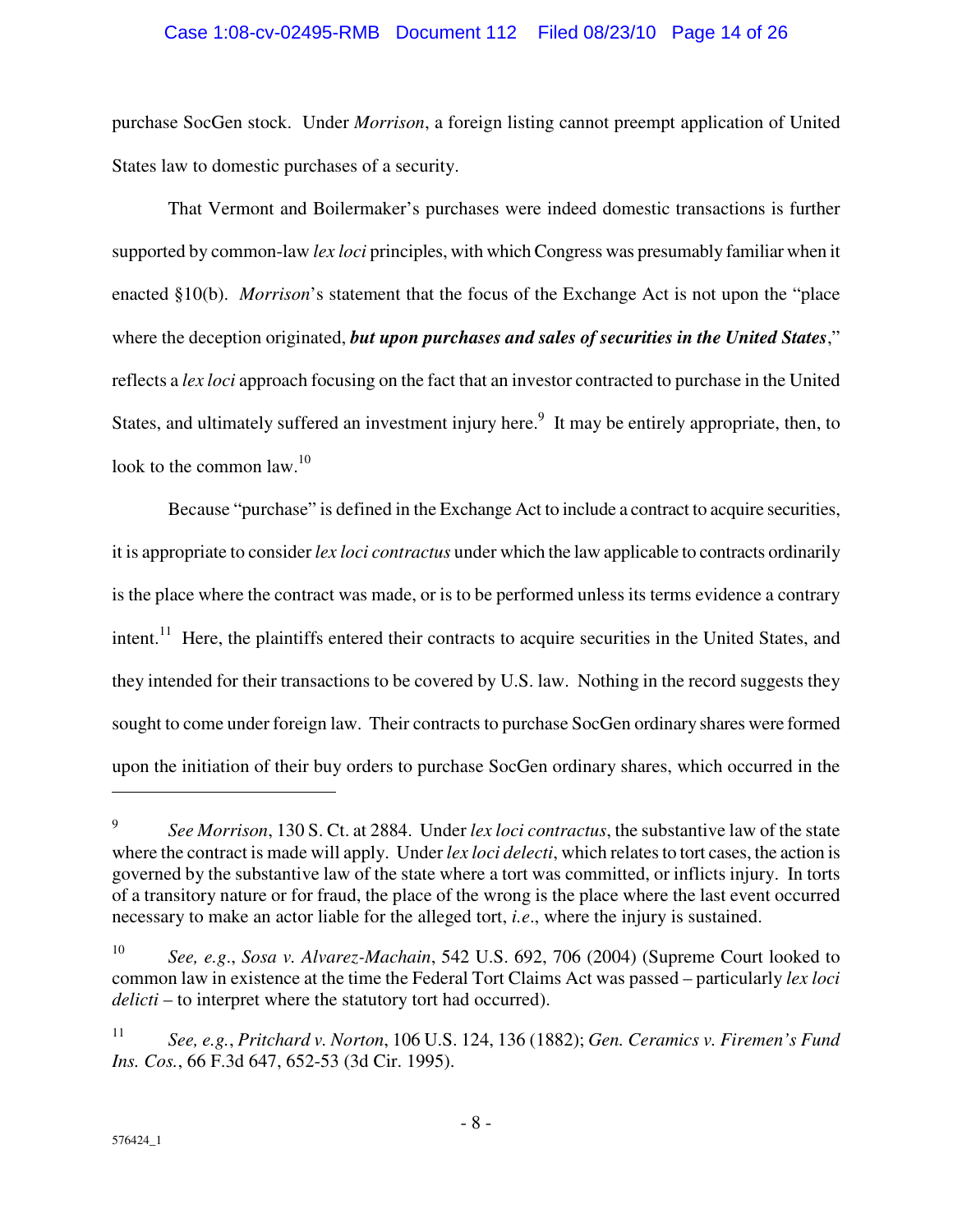## Case 1:08-cv-02495-RMB Document 112 Filed 08/23/10 Page 15 of 26

United States.<sup>12</sup> The place of performance, with respect to the purchase of a security, is the place of ownership, to which any certificates would be delivered, as well as any dividends.

Because a §10(b) action bears a close relation to actions for fraud, the common-law doctrine regarding *lex loci delicto*, the "place of the wrong," also is relevant.<sup>13</sup> Restatement (First) of Conflict of Laws §379 (1934) (for tort actions, the "place of wrong" generally governs). Restatement (First) of Conflict of Laws §377 (1934), explains that "[w]hen a person sustains loss by fraud, the place of wrong is where the loss is sustained, not where fraudulent representations are made." *Id*., n.4. The Restatement demonstrates this principle with two examples that are particularly relevant here:

- "A, in state X, makes false misrepresentations by letter to B in Y as a result of which B sends certain chattels from Y to A, in X. A keeps the chattels. *The place of the wrong is in state Y where B parted with the chattels*." *Id*.
- "A, in state X, owns shares in M company. B, in state Y, fraudulently persuades A not to sell the shares. The value of the shares fall. *The place of the wrong is X*." *Id.*

Here, the wrong suffered was the economic injury to Vermont and Boilermaker, which occurred in the United States. Accordingly, applying settled *lex loci* principles, their claims are "domestic" not "foreign."<sup>14</sup>

 $\overline{a}$ 

<sup>12</sup> *See Shaw*, 172 F.2d at 142.

<sup>&</sup>lt;sup>13</sup> The Supreme Court has noted that the "common-law roots of the securities fraud action" under §10(b) may be found in "common-law tort actions for deceit and misrepresentation." *Dura Pharms., Inc. v. Broudo*, 544 U.S. 336, 341, 344 (2005).

<sup>14</sup> In *N. Am. Philips Corp. v. Am. Vending Sales*, 35 F.3d 1576, 1579 (Fed. Cir. 1994), the court noted that "it is possible to define the situs of the . . . sale . . . as including the location of the seller and the buyer and perhaps the points along the shipment route in between," and citing the Supreme Court's aversion to applying "mechanical tests," the Federal Circuit concluded that, in connection with interstate sales of a product, the tort of patent infringement takes place at the location of the buyer.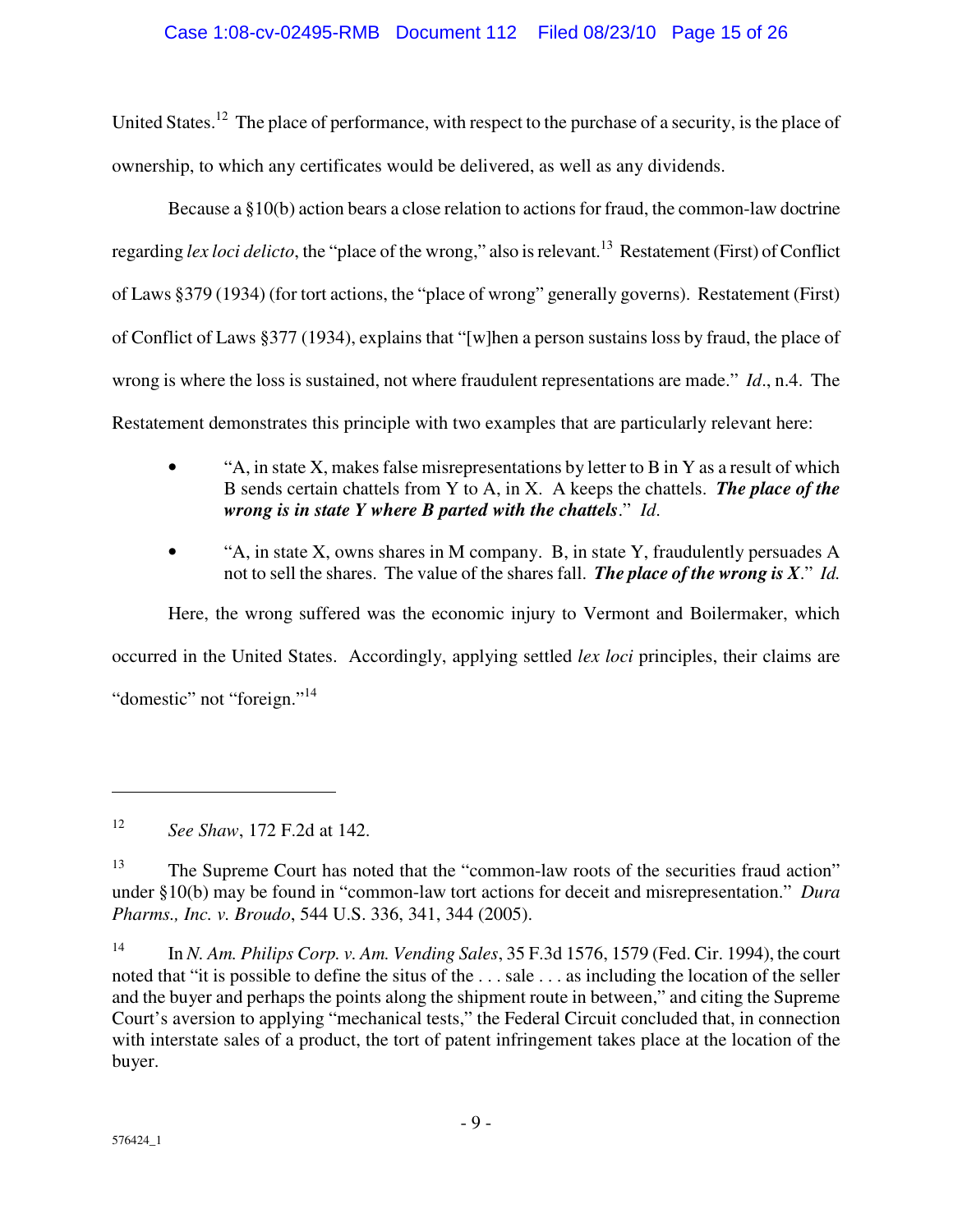#### Case 1:08-cv-02495-RMB Document 112 Filed 08/23/10 Page 16 of 26

This is different, of course, from the Second Circuit's old "conduct" and "effects" test, under which **any** conduct by a defendant, and **any** effects in the United States, might support claims of foreign investors who both acquired securities in foreign transactions and suffered injury entirely beyond U.S. borders. Where U.S. investors both enter contractual transactions in the United States to acquire foreign securities, and suffer an injury in the United States, *Morrison* mandates that they receive the protection of U.S. law. Vermont and Boilermaker are U.S. investors that purchased SocGen ordinary shares in the United States, and their purchases fit squarely within the transactional test established in *Morrison*.

#### **2. The** *Cornwell v. Credit Suisse* **Decision Conflicts with** *Morrison*

Lacking real support in *Morrison*, defendants turn to the recent district-court ruling in *Cornwell v. Credit Suisse Group*, No. 08 Civ. 3758 (VM), 2010 U.S. Dist. LEXIS 76543 (S.D.N.Y. July 27, 2010), which in fact conflicts with *Morrison*.

*Cornwell* correctly states that under *Morrison* "[t]he determinant of the first factor is the listing of the security in a domestic exchange, and that of the second factor is the occurrence of the purchase or sale within United States territory." *Id.* at \*10. But the district court then incorrectly holds that merely listing a security on a foreign exchange precludes liability for domestic purchases of that security. *Id.* It concludes "*that § 10(b) would not apply to transactions involving* (1) *a purchase or sale, wherever it occurs, of securities listed only on a foreign exchange*, or (2) a purchase or sale of securities, foreign or domestic, which occurs outside the United States." *Id.* (emphasis added and in original).

*Cornwell* thereby contradicts *Morrison*'s interpretation of §10(b)'s text as potentially covering transactions in *foreign* securities *not listed* on a U.S. stock exchange. For *Morrison* holds that §10(b) applies not only to "transactions in securities listed on domestic exchanges," but also to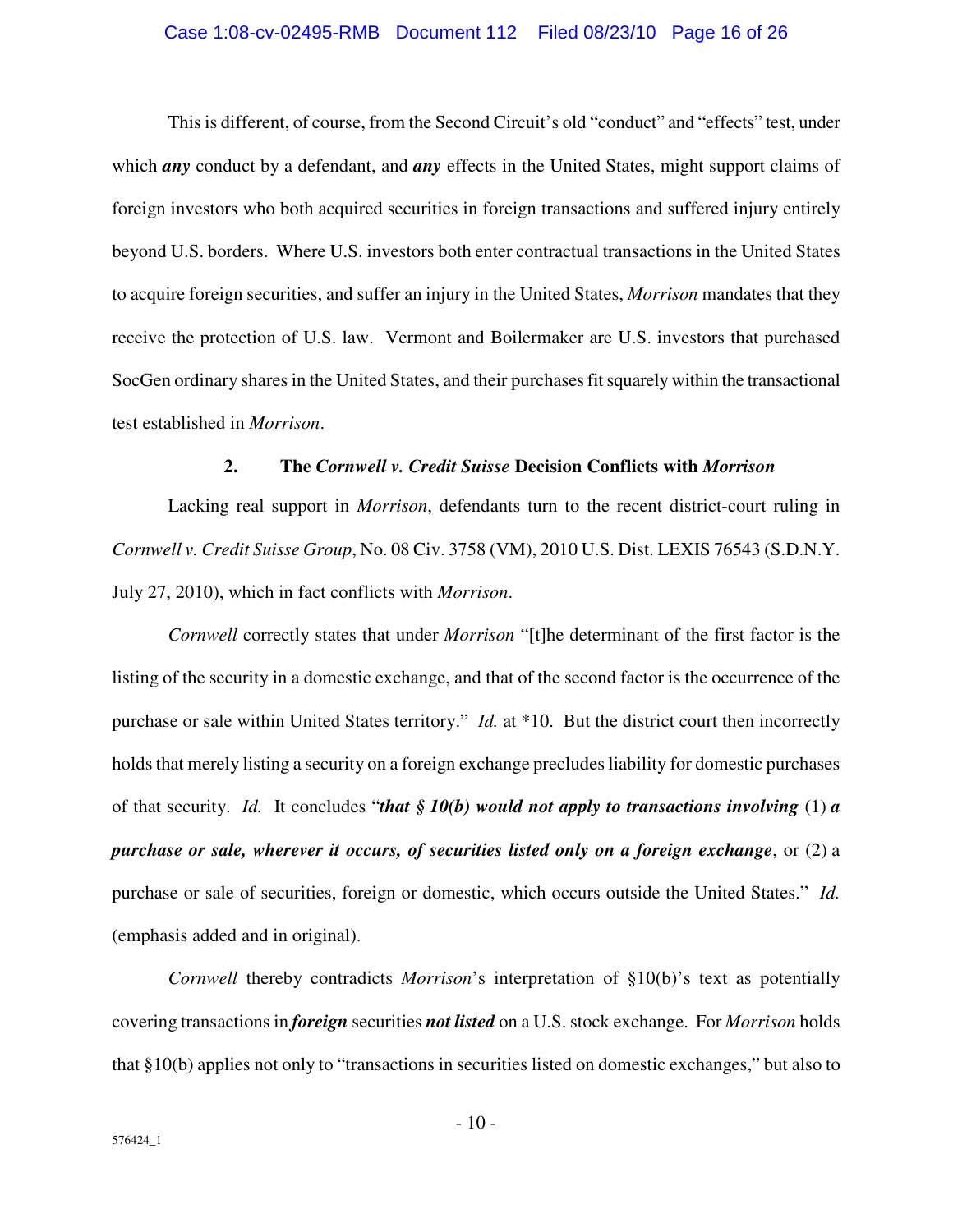#### Case 1:08-cv-02495-RMB Document 112 Filed 08/23/10 Page 17 of 26

"*domestic transactions in other securities*." *Morrison*, 130 S. Ct. at 2884. Nothing in *Morrison* suggests that registration on another nation's securities exchange provides immunity to a suit involving a domestic transaction. Indeed, in *Morrison* itself the fact that National Australia Bank ordinary shares were listed on foreign exchanges, and not in the United States, was *by itself* insufficient to foreclose liability. Though the case was one that "involve[d] no securities listed on a domestic exchange," liability could *still* be based on a "domestic purchase" of the shares, and was foreclosed only because "*all aspects* of the purchases complained of by those petitioners who still have live claims occurred outside the United States." *Morrison*, 130 S. Ct. at 2888.

*Cornwell* improperly displaces *Morrison*'s transactional test under which domestic purchases of foreign securities are covered by §10(b).

Had *Morrison* meant to exempt *all* U.S. purchases of stock registered on foreign exchanges, the Court would have said precisely that. *Morrison* clearly holds that domestic transactions in foreign securities may be actionable under §10(b). *Cornwell* holds the contrary, and should not be followed.

## **C. Alternatively, U.S. Purchasers of SocGen Ordinary Shares Should Be Permitted to Assert French Law Claims**

If this Court decides that the §10(b) claims of U.S. purchasers such as Vermont and Boilermaker are no longer viable because their SocGen share purchases are insufficiently "domestic," then these plaintiffs should be permitted to assert French-law claims.

Like §10(b), French law provides remedies for securities fraud that do not require proof of individualized reliance. And raising claims under French law is appropriate at this juncture under Federal Rule of Civil Procedure 44.1, which only requires written notice of intention to raise an issue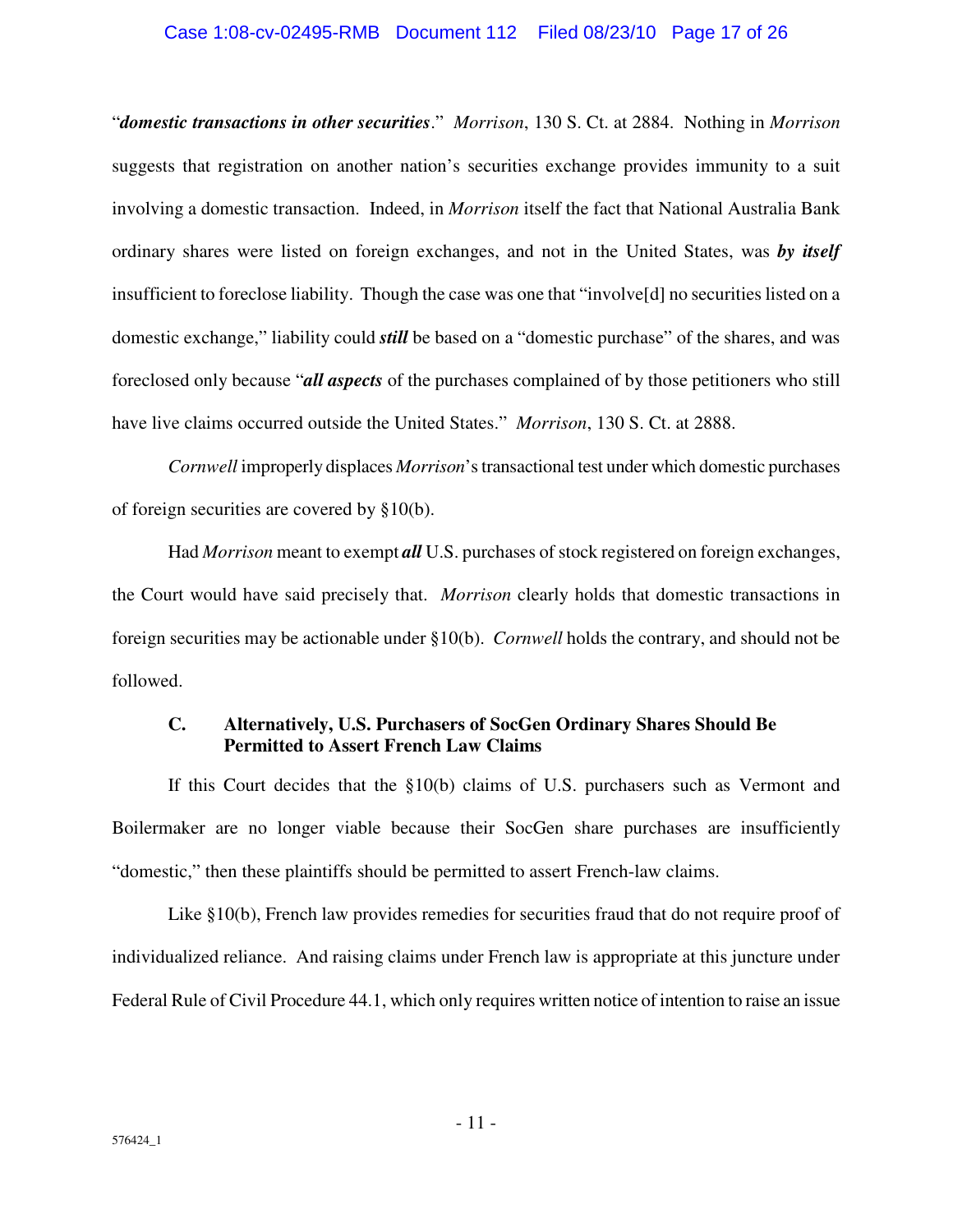#### Case 1:08-cv-02495-RMB Document 112 Filed 08/23/10 Page 18 of 26

of foreign law.<sup>15</sup> As such, if this Court dismisses the  $\S10(b)$  claims of plaintiffs Vermont and Boilermaker, they intend to rely on French law which provides remedies for securities fraud.

The class has strong claims against SocGen and its former directors and officers under French tort and company law, based on allegations that SocGen – a French company acting through its French directors and officers – perpetrated a scheme to falsify its financial statements, which issued in the first instance from France, to drive up the price of SocGen securities. Under these circumstances, the application of French law by this Court is appropriate.<sup>16</sup>

 $\overline{a}$ 

<sup>15</sup> *See* Fed. R. Civ. P. 44.1 ("A party who intends to raise an issue about a foreign country's law must give notice by a pleading or other writing."); *see also* 9A Charles Alan Wright & Arthur R. Miller, *Federal Practice & Procedure* §2443, at 334-35 (3d ed. 2008) ("The function of the notice is not to spell out the precise contents of foreign law but rather to inform the district court and the litigants that it is relevant to the lawsuit."); *Rationis Enters. Inc. of Panama v. Hyundai Mipo Dockyard Co.*, 426 F.3d 580, 585 (2d Cir. 2005) (holding that where party moved for summary judgment, but simultaneously pleaded the applicability of English, Swedish, Korean or Panamanian law and did not settle conclusively on one body of foreign law, notice was nevertheless sufficient under Rule 44.1); *Canadian Imperial Bank of Commerce v. Saxony Carpet Co.*, 899 F. Supp. 1248, 1253 (S.D.N.Y. 1995) (holding notice proper under Rule 44.1 where party raised issue of foreign law's application in its summary-judgment motion), *aff'd*, 104 F.3d 352 (2d Cir. 1996).

<sup>&</sup>lt;sup>16</sup> Lead Plaintiffs have been litigating this case on behalf of the class for over two years. The class's claims based on purchases of SocGen's ADRs will be proceeding in this Court. Under these circumstances, transferring the class's claims based on purchases of SocGen's ordinary shares to France would impede judicial efficiency and undermine the interests of justice. *See, e.g.*, *Terra Sec. ASA Konkursbo v. Citigroup, Inc.*, 688 F. Supp. 2d 303, 317 (S.D.N.Y. 2010) (balance of private and public interest factors did not weigh strongly in favor of dismissal, on forum *non conveniens*  grounds, of transnational securities fraud claims brought by Norwegian investors against United States and European defendants, even though evidence and witnesses likely located in Europe); *Cromer Fin. Ltd. v. Berger*, 158 F. Supp. 2d 347, 355-57 (S.D.N.Y. 2001) (declining to dismiss, on *forum non conveniens* grounds, foreign investors' New York securities fraud action against Bermuda accounting firms, especially where New York court had already ruled on motions to dismiss and document discovery was complete, and noting that need to apply foreign law is an insufficient basis to dismiss on *forum non conveniens* grounds).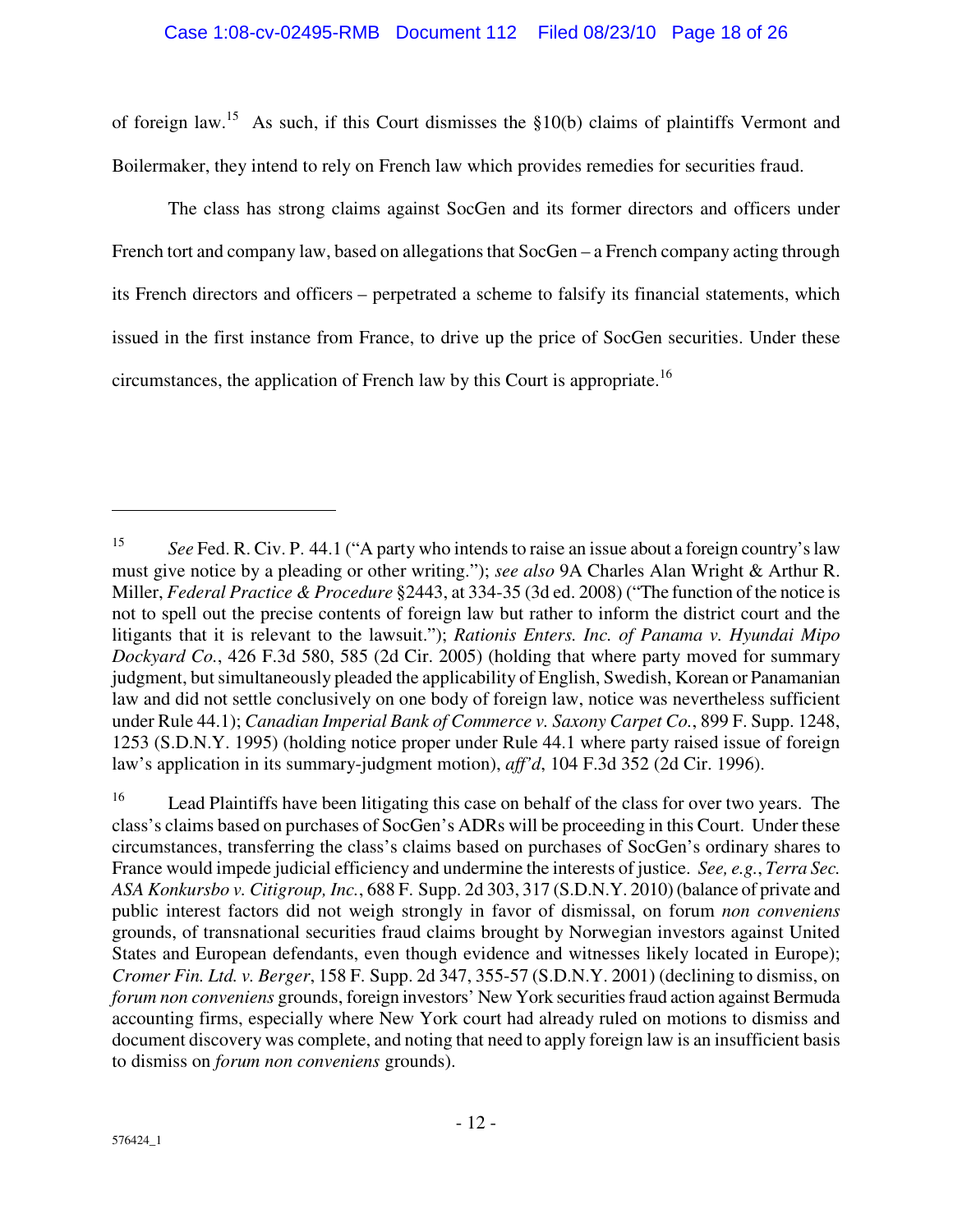## Case 1:08-cv-02495-RMB Document 112 Filed 08/23/10 Page 19 of 26

First, article L. 225-251 of the French Commercial Code imposes direct liability on the directors and CEO of a French company for faults committed in their management.<sup>17</sup> Second, the class may institute a liability action against SocGen and/or its directors based on the violation of the requirement of accuracy and honesty resulting from COB Regulation No. 98-07 (also Article 222 and Article 632-1 of the AMF) requiring them not to distort the market and to ensure that equal and accurate information is provided to investors.<sup>18</sup> Third, the class may institute an action under article 1382 of the French Civil Code (as translated), whereby "[a]ny action of man that causes injury to another obligates the person who committed the fault to make reparation for it."

Further, French civil and criminal law proscribe the publication and dissemination of inaccurate or misleading financial information concerning a publicly traded company. Article L. 242-6 of the Commercial Code; Article L. 465-2 of the Monetary and Financial Code; Article 632-1 of the General Regulations of the Financial Markets Authority. Notably, in bringing a claim for damages, the shareholders are not required to show actual reliance on the misleading information. Cour de Cassation (Supreme Court), Mar. 9, 2010, Nos. 08-21547, 08-21793 ("*Gaudriot*" matter). *See* Appendix B hereto (unofficial translation). In addition, a company is vicariously liable for the damage caused by its employees or agents in the exercise of their duties under Article 1384,

<u>.</u>

<sup>&</sup>lt;sup>17</sup> Article L. 225-251 (as translated) states: "The directors and the chief executive officer are liable, individually or jointly as the case may be in relation to the company or in relation to third parties, either with regard to breach of legislative or prescribed provisions applicable to corporations, or for violations of the by-laws, or for faults committed in their management."

<sup>&</sup>lt;sup>18</sup> Pursuant to the terms of that Regulation (as translated), any listed company must provide "accurate, precise and fair" information (Article 2) to the public and it must inform said public of "any important fact, susceptible, if known, to have a significant impact upon the price of a financial instrument or on the status and the rights of the bearers of such financial instrument." Thus, "providing inaccurate, imprecise or misleading information represents, for any person, an infringement of proper public information" (Article 3).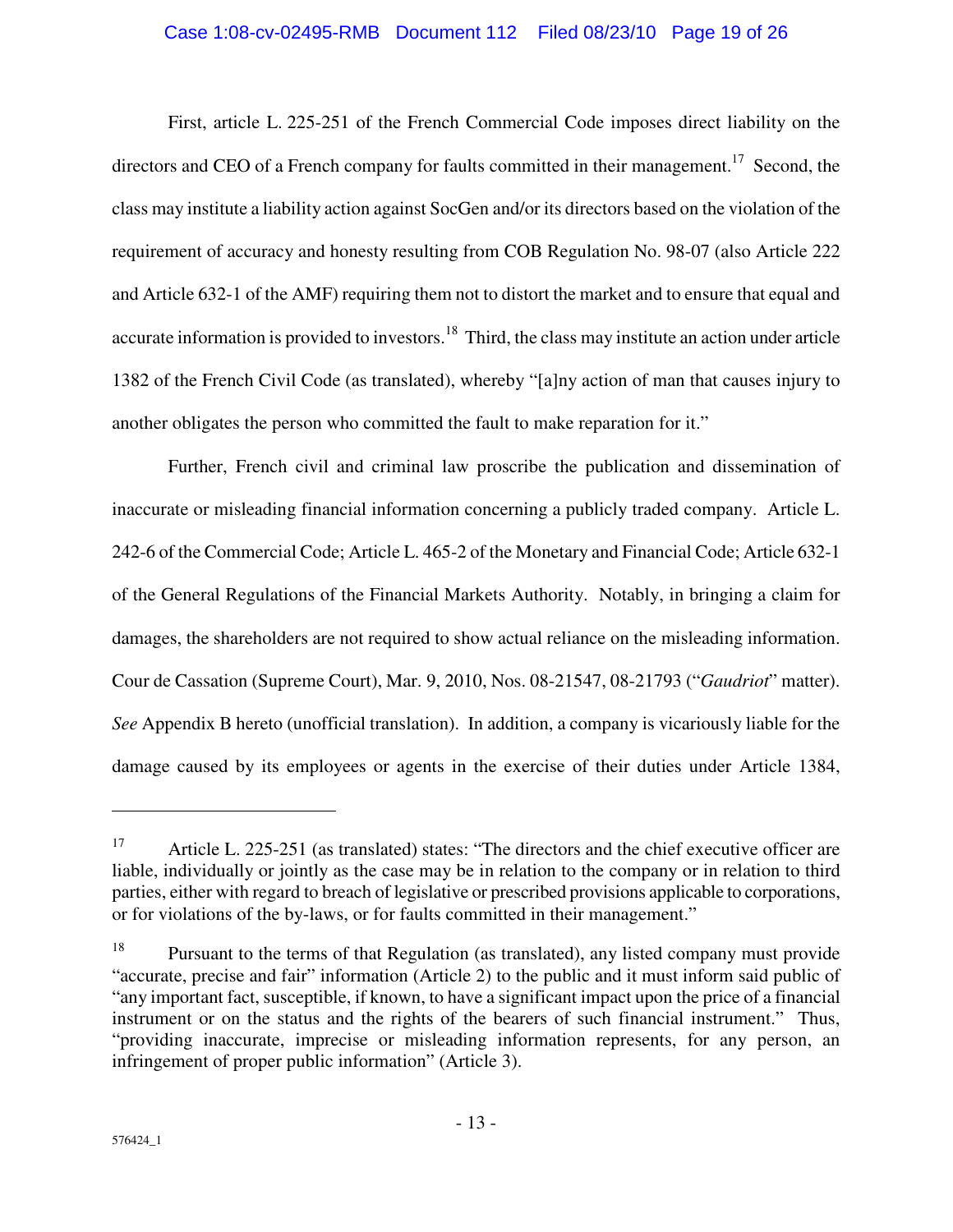#### Case 1:08-cv-02495-RMB Document 112 Filed 08/23/10 Page 20 of 26

paragraph 5 of the Civil Code. This liability is concurrent with that of the individual directors and officers at fault.

Finally, Congress itself framed the Securities Litigation Uniform Standards Act of 1998 ("SLUSA") to permit the litigation of such claims. SLUSA provides in Exchange Act  $\S 28(f)(1)$  that "[n]o covered class action based on the statutory or common *law of any State* or subdivision thereof" may be maintained by a private party alleging either "a misrepresentation or omission of a material fact in connection with the purchase or sale *of a covered security*," or "that the defendant used or employed any manipulative or deceptive device or contrivance in connection with the purchase or sale *of a covered security*." 15 U.S.C. §78bb(f)(1). Because it is not listed on a national securities exchange, SocGen stock clearly is not a "covered security" within the statute's meaning. *See* 15 U.S.C. §78bb(f)(5)(E); 15 U.S.C. §77r(b). Moreover, because "[t]he term 'State' means any State of the United States, the District of Columbia, Puerto Rico, the Virgin Islands, or any other possession of the United States," 15 U.S.C. §78c(a)(16), claims under the laws of France clearly are preserved.

#### **III. Reply in Support of Motion to Partially Lift the PSLRA Discovery Stay**

Defendants' assertion that the PSLRA somehow bars the jurisdictional discovery that plaintiffs seek is without merit. The case law is clear that, even in causes of action governed by the PSLRA, "[j]urisdictional discovery 'should be granted where pertinent facts bearing on the question of jurisdiction are controverted . . . or where a more satisfactory showing of the facts is necessary.'" *Pension Comm.*, 2006 U.S. Dist. LEXIS 11617, at \*27.

As the court explained in *In re Baan Co. Sec. Litig*., 81 F. Supp. 2d 75 (D.D.C. 2000), "[t]here is no reason to read the [PSLRA] or its legislative history to abolish the case law permitting limited jurisdictional discovery and to create the very unfairness that case law prevents. To the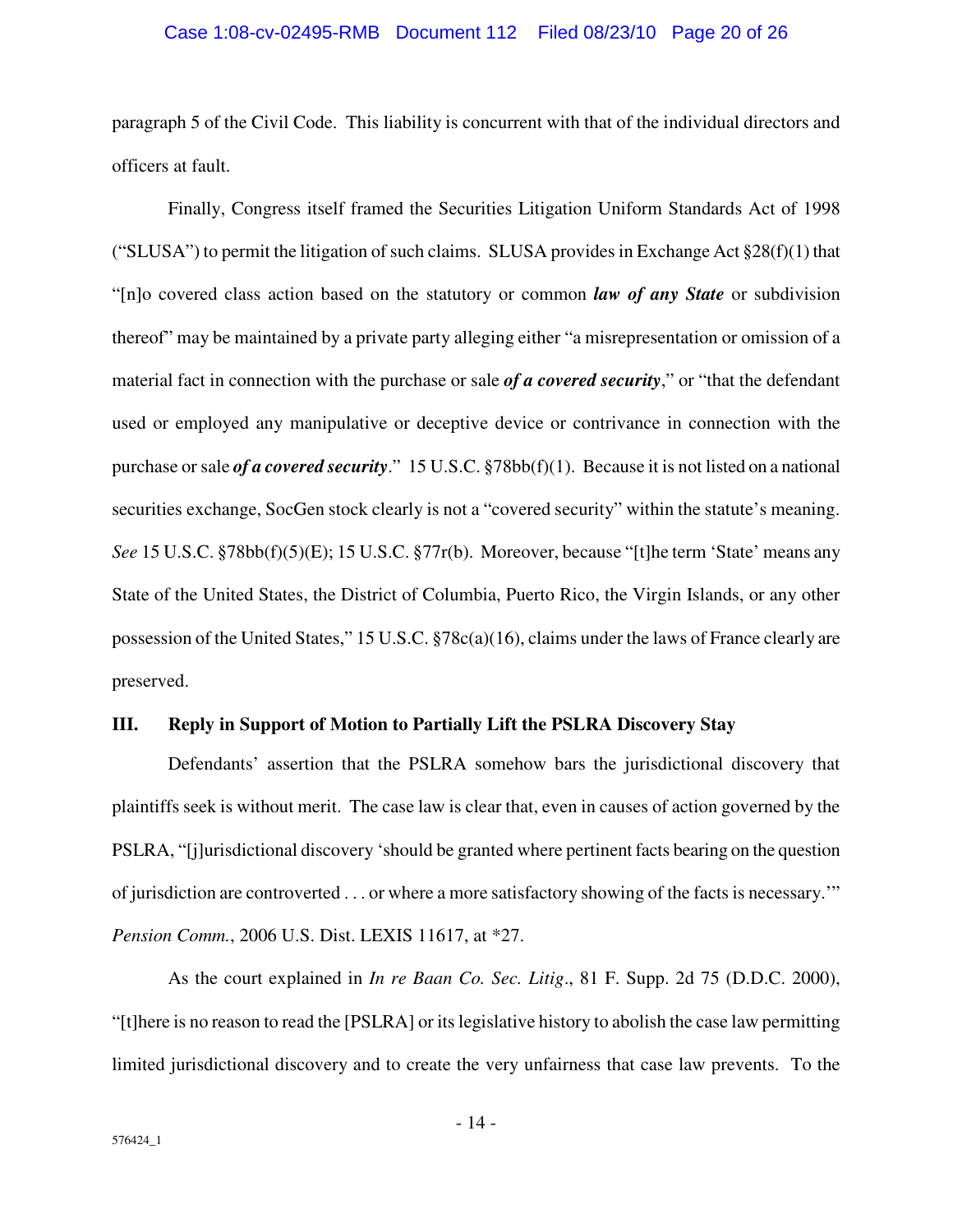### Case 1:08-cv-02495-RMB Document 112 Filed 08/23/10 Page 21 of 26

contrary, . . . limited jurisdictional discovery simultaneously satisfies the statute and the case law." *Id.* at 83-84 (lifting the PSLRA's discovery stay to allow plaintiff to take jurisdictional discovery); *accord In re Alstom SA Sec. Litig*., 406 F. Supp. 2d 346, 401 (S.D.N.Y. 2005) (permitting securities class action plaintiffs to take jurisdictional discovery in spite of PSLRA's discovery stay); *In re DaimlerChrysler AG Sec. Litig*., 197 F. Supp. 2d 86, 94 (D. Del. 2002) (same). Thus, the PSLRA's discovery stay does not bar plaintiffs from taking the limited jurisdictional discovery that they seek here.

Defendants concede, as they must, that jurisdictional discovery is warranted where a party has made a *prima facie* showing of jurisdiction. *See* Defs.' Reply at 24 ("jurisdictional discovery is only warranted where a party has made a *prima facie* showing of jurisdiction"). However, defendants make a blanket assertion that plaintiffs have not made such a *prima facie* showing. In doing so, they completely ignore the Complaint's jurisdictional allegations as well as plaintiffs' discussion of these allegations in their opposition to defendants' motions to dismiss ("Plaintiffs' MTD Opp." at 37-39), including the following:

- Defendants Citerne and Alix, as co-CEOs of SocGen, were responsible for the creation of materially false and misleading statements that they disseminated in the United States (¶¶50, 57, 87-92);
- Defendant Citerne was a director of SocGen and a director of TCW, SocGen's asset management subsidiary with offices in New York, Los Angeles and Houston (¶¶55, 405, 412); and
- Defendants Citerne and Alix were primary participants in SocGen's contacts with the United States (¶¶87-92).

*See John Wiley & Sons, Inc. v. Treeakarabenjakul*, No. 09 Civ. 2108 (CM), 2009 U.S. Dist. LEXIS 52819, at \*6-\*7 (S.D.N.Y. June 18, 2009) ("only a *prima facie* showing is required before discovery" and "the pleadings are to be construed liberally for the benefit of the plaintiffs").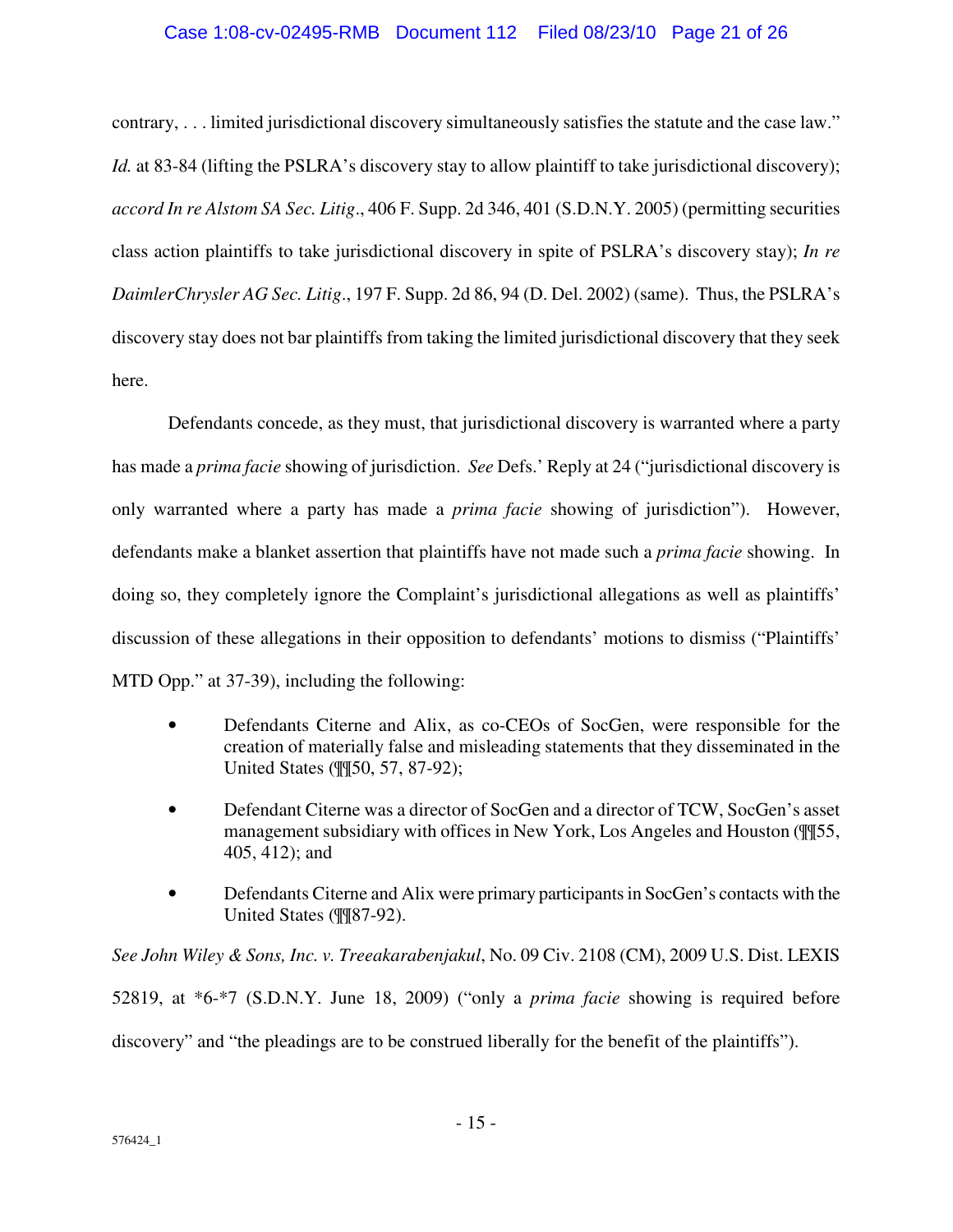#### Case 1:08-cv-02495-RMB Document 112 Filed 08/23/10 Page 22 of 26

Moreover, the cases relied on by defendants are unavailing. For instance, *In re Rhodia S.A. Sec. Litig*., 531 F. Supp. 2d 527, 539-42 (S.D.N.Y. 2007), is not instructive because here, unlike in *Rhodia*, the Complaint's personal jurisdiction allegations are based upon defendants' *U.S. conduct and contacts*, and are not premised solely upon defendants' purported statuses as control persons.

Defendants' assertion that plaintiffs' discovery requests are somehow "overly broad" and constitute improper "merits discovery" is false. Defendants appear to take issue with *only one* of the discovery requests submitted by plaintiffs, which seeks information regarding "'SocGen's valuations of subprime-related assets in the United States.'" *See* Defs.' Reply at 24-25. However, this request is narrowly tailored and reasonable in that it only seeks information relating to defendants' *conduct in and with the United States*, both of which are directly relevant to whether this Court has personal jurisdiction over the claims and parties in this case. Because defendants have raised no legitimate objection to plaintiffs' proposed jurisdictional discovery, and because plaintiffs' proposed discovery is reasonable and narrowly tailored to address the threshold issue of jurisdiction, plaintiffs' proposed jurisdictional discovery should be permitted to ensure that the Court's determinations of personal jurisdiction are made based on a complete factual record. *Kamen v. Am. Tel. & Tel. Co.*, 791 F.2d 1006, 1011 (2d Cir. 1986) (courts "have required that the party asserting jurisdiction be permitted discovery of facts demonstrating jurisdiction").

#### **IV. Conclusion**

For all the foregoing reasons, plaintiffs Vermont and Boilermaker should be allowed to proceed with their §10(b) claims based on their domestic purchases of SocGen ordinary shares.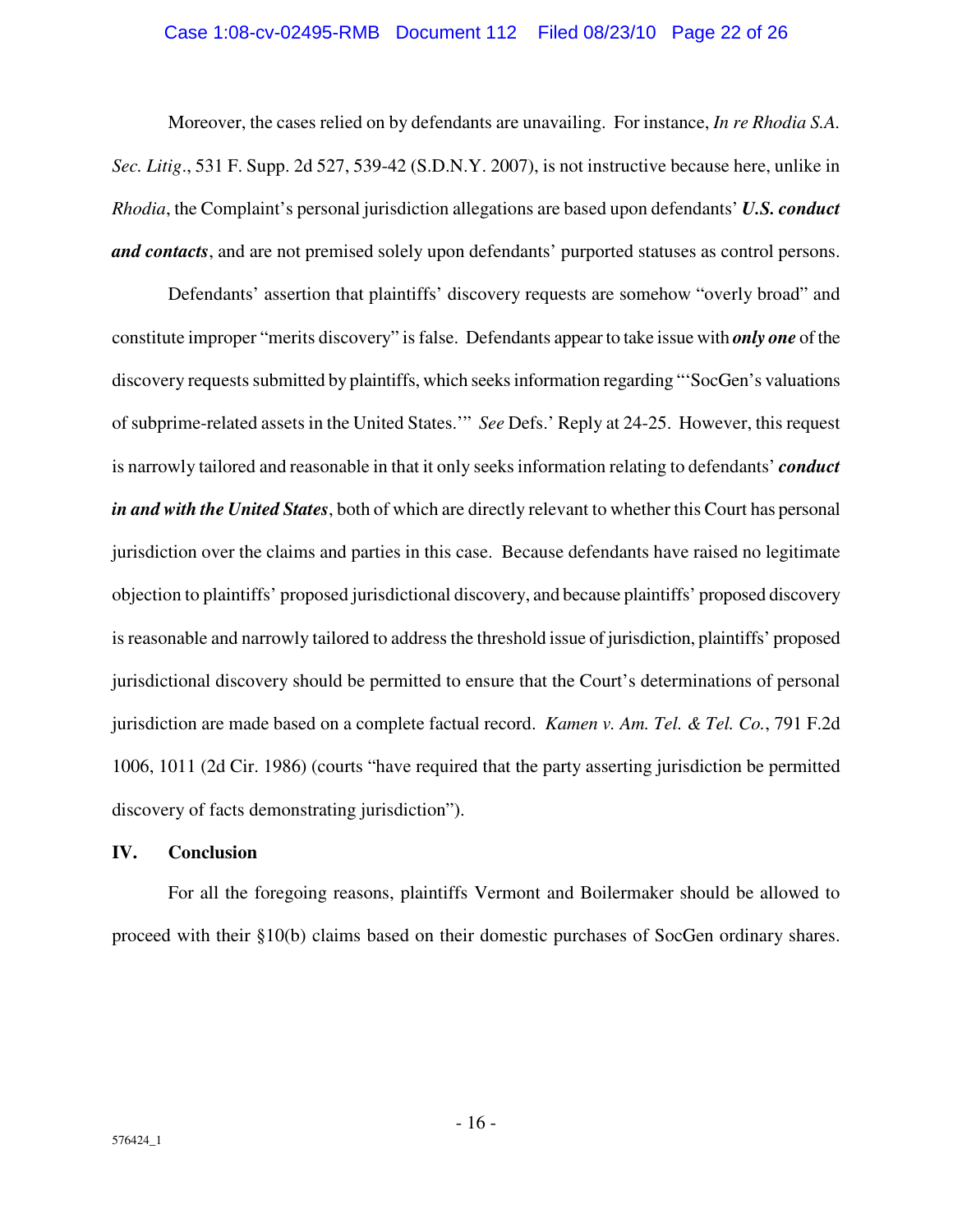Alternatively, they should be permitted to assert French-law claims. In addition, plaintiffs should be

granted leave to conduct jurisdictional discovery with respect to defendants Citerne and Alix.

DATED: August 28, 2010 Respectfully submitted,

ROBBINS GELLER RUDMAN & DOWD LLP PATRICK J. COUGHLIN THEODORE J. PINTAR RYAN A. LLORENS MICHAEL F. GHOZLAND

> s/ Theodore J. Pintar THEODORE J. PINTAR

655 West Broadway, Suite 1900 San Diego, CA 92101 Telephone: 619/231-1058 619/231-7423 (fax) patc@rgrdlaw.com tedp@rgrdlaw.com ryanl@rgrdlaw.com mghozland@rgrdlaw.com

ROBBINS GELLER RUDMAN & DOWD LLP SAMUEL H. RUDMAN 58 South Service Road, Suite 200 Melville, NY 11747 Telephone: 631/367-7100 631/367-1173 (fax) srudman@rgrdlaw.com

ROBBINS GELLER RUDMAN & DOWD LLP RANDI D. BANDMAN 52 Duane Street, 7th Floor New York, NY 10007 Telephone: 212/693-1058 212/693-7423 (fax) randib@rgrdlaw.com

Lead Counsel for Plaintiffs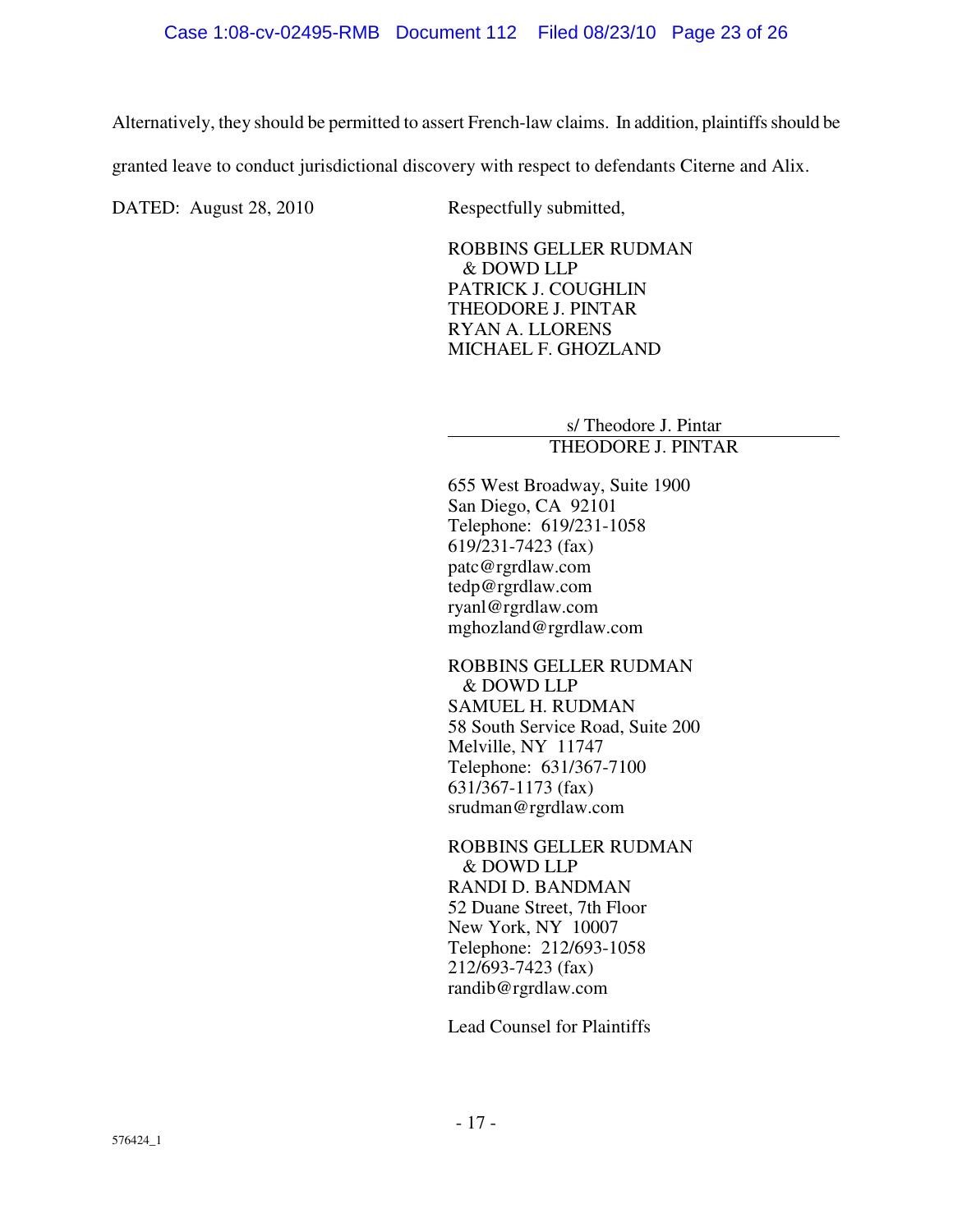### CERTIFICATE OF SERVICE

I hereby certify that on August 23, 2010, I authorized the electronic filing of the foregoing with the Clerk of the Court using the CM/ECF system which will send notification of such filing to the e-mail addresses denoted on the attached Electronic Mail Notice List, and I hereby certify that I caused to be mailed the foregoing document or paper via the United States Postal Service to the non-CM/ECF participants indicated on the attached Manual Notice List.

I certify under penalty of perjury under the laws of the United States of America that the foregoing is true and correct. Executed on August 23, 2010.

> s/ Theodore J. Pintar THEODORE J. PINTAR

ROBBINS GELLER RUDMAN & DOWD LLP 655 West Broadway, Suite 1900 San Diego, CA 92101-3301 Telephone: 619/231-1058 619/231-7423 (fax)

E-mail: tedp@rgrdlaw.com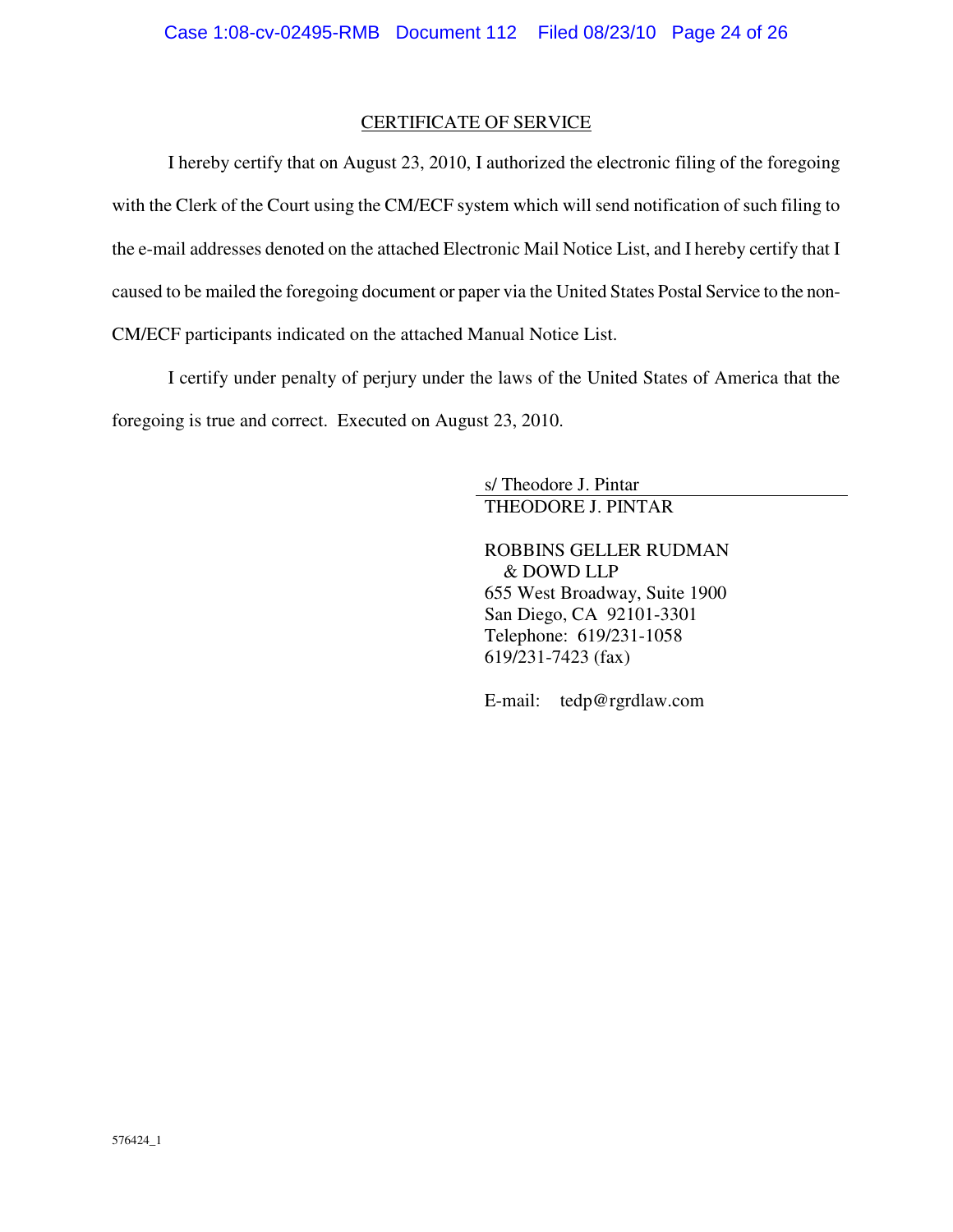# Mailing Information for a Case 1:08-cv-02495-RMB

# Electronic Mail Notice List

The following are those who are currently on the list to receive e-mail notices for this case.

- Randi Dawn Bandman randib@rgrdlaw.com
- Elizabeth Ann Berney eberney@cohenmilstein.com,tgraham@cohenmilstein.com
- Kent Andrew Bronson kbronson@milberg.com
- Robert Samuel Cohen rcohen@kirkland.com,kenymanagingclerk@kirkland.com
- Sean Kennedy Collins scollins@csgrr.com
- Michael Fred Ghozland mghozland@rgrdlaw.com
- Mark C. Holscher mholscher@kirkland.com
- Tanya Louise Jackson tanya.jackson@kirkland.com
- Bryan Joshua Levine bryan.levine@skadden.com
- Ryan A. Llorens ryanl@csgrr.com,jshinnefield@csgrr.com
- Joseph Andrew Matteo jmatteo@skadden.com
- Scott D. Musoff smusoff@skadden.com
- James Stuart Notis jnotis@gardylaw.com
- Theodore J. Pintar tedp@rgrdlaw.com,karenc@rgrdlaw.com,e\_file\_sd@rgrdlaw.com
- Ira M. Press